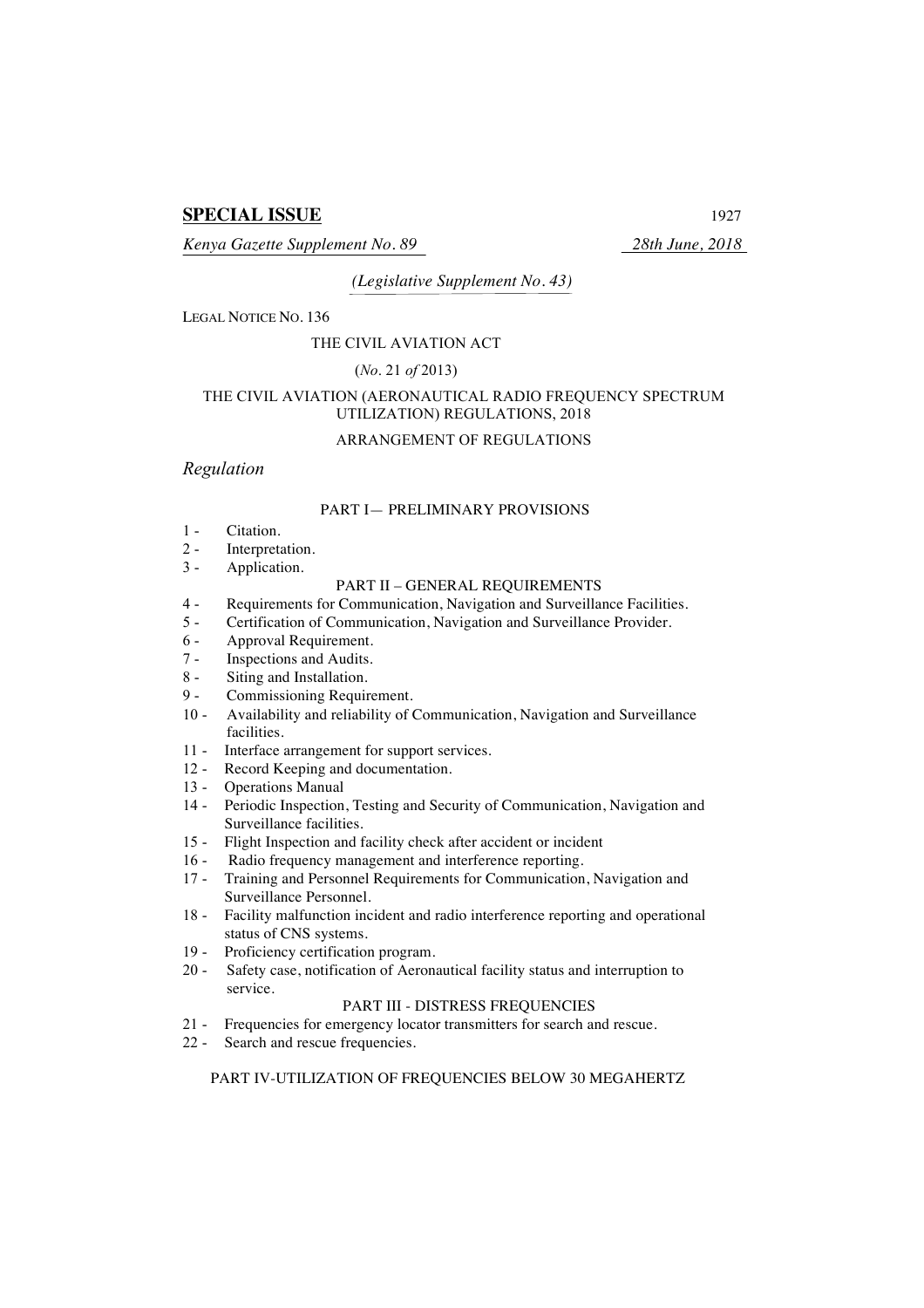- 23 Method of operations.
- 24 Assignment of single sideband channels.<br>25 Assignment of frequencies for aeronautic
- Assignment of frequencies for aeronautical operational control communications.
- 26 Non Directional Beacon frequency management.

## PART V-UTILIZATION OF FREQUENCIES ABOVE 30 MEGAHERTZ

- 27 General allotment of frequency band 117.975 137.000 Megahertz.
- 28 Frequency separation and limits of assignable frequencies.
- 29 Frequencies used for particular functions.
- 30 Common signalling channel very high frequency digital link Mode 4.
- 31 Auxiliary frequencies for search and rescue operations.
- 32 Provisions concerning the deployment of very high frequencies and the avoidance of harmful interference.
- 33 Method of operation.
- 34 Plan of assignable very high frequency radio frequencies for use in the International aeronautical mobile service.
- 35 Utilization in the band 108 117.975 Megahertz.
- 36 Regional Assignment planning.
- 37 Airborne equipment protection while deploying very high-frequency omnidirectional range systems.
- 38 Frequency deployment.
- 39 Utilization in the band 960 1 215 Megahertz for distance measuring equipment.
- 40 DME Channels Groups 1 to 5.
- 41 DME Channels Groups 6 to 10.

## PART VI-EXEMPTIONS

- 42 Requirements for application for exemption.
- 43 Review and publication.
- 44 Evaluation of the request.

## PART VII-GENERAL PROVISIONS

- 45 Drug and alcohol testing and reporting.
- 46 Change of name.
- 47 Change of address.
- 48 Replacement of documents.
- 49 Use and retention of documents and records.
- 50 Reports of violation.
- 51 Failure to comply with direction.
- 52 Aeronautical fees.
- 53 Contravention of Regulations.
- 54 Penalties.
- 55 Appeal.
- 56 Transition provisions.

## **SCHEDULES**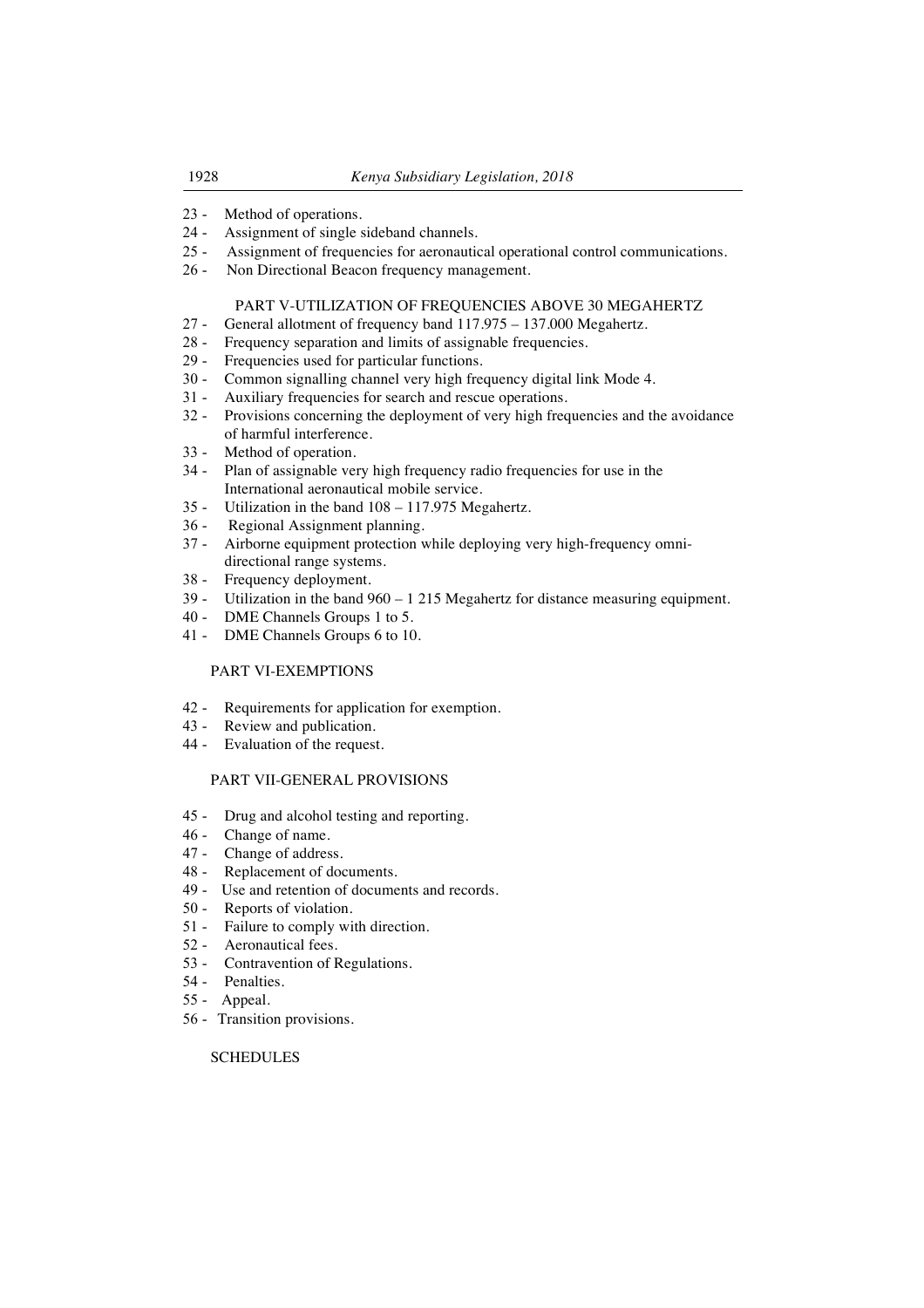# THE CIVIL AVIATION ACT *(No. 21 of 2013)*

 IN EXERCISE of powers conferred by section 82 of the Civil Aviation Act, 2013 the Cabinet Secretary for Transport, Infrastructure, Housing and Urban Development makes the following Regulations—

## THE CIVIL AVIATION (AERONAUTICAL RADIO FREQUENCY SPECTRUM UTILIZATION) REGULATIONS, 2018

#### PART I—PRELIMINARY

1. These Regulations may be cited as the Civil Aviation Citation. (Aeronautical Radio Frequency Spectrum Utilization) Regulations, 2018.

2. In these Regulations, unless the context otherwise requires — Interpretation.

"air navigation services" means air traffic services, communication, navigation and surveillance, and aeronautical information services;

"air navigation services facility" means any facility used, available for use, or designed for use in aid of navigation of aircraft, including airports, landing fields, any structures, mechanisms, lights, beacons, marks, communicating systems, or other instruments or devices used or useful as an aid to the safe taking off, navigation, and landing of aircraft and any combination of such facilities;

"air navigation services provider" means an independent entity established for the purpose of operating and managing air navigation services and empowered to manage and use the revenues it generated to cover its costs;

"alternative means of communication" means a means of communication provided with equal status, and in addition to the primary means;

"Authority" means the Kenya Civil Aviation Authority established under section 4 of the Act;

"double channel simplex" means Simplex using two frequency channels, one in each direction.

"duplex" means a method in which telecommunication between two stations can take place in both directions simultaneously;

"frequency channel" means a continuous portion of the frequency spectrum appropriate for a transmission utilizing a specified class of emission;<br>"operational control

communications" means communications required for the exercise of authority over the initiation, continuation, diversion or termination of a flight in the interest of the safety of the aircraft and the regularity and efficiency of a flight;

"primary means of communication" means the means of communication to be adopted normally by aircraft and ground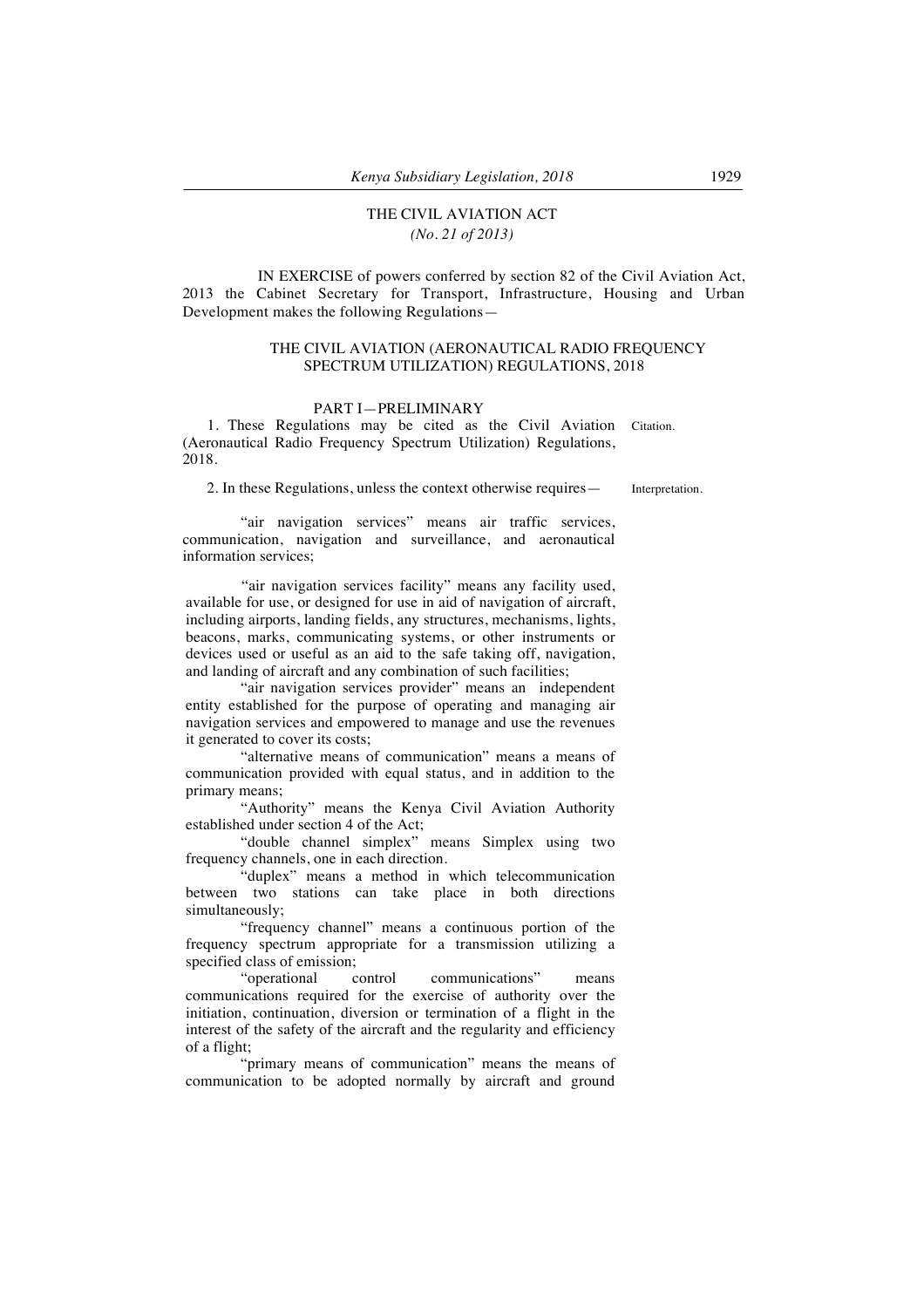stations as a first choice where alternative means of communication exist;

"Provider" means an air navigation services provider;

"simplex" means a method in which telecommunication between two stations takes place in one direction at a time;

"single channel simplex" means a Simplex using the same Frequency Channel in each direction; and

"very high frequency digital link" means a constituent mobile sub-network of the aeronautical telecommunication network, operating in the aeronautical mobile Very High Frequency band. In addition, the very high frequency digital link may provide non-ATN functions such as, for instance, digitized voice.

3. (1) These Regulations shall apply to a person providing Communication, Navigation and Surveillance services within designated air spaces and at aerodromes.

(2) These Regulations shall not apply to a person providing Communication, Navigation and Surveillance Services to state aircraft.

#### PART II- GENERAL REQUIREMENTS

4. The minimum requirements for planning, installation, commissioning, training, operations and maintenance of the Communication, Navigation and Surveillance facilities shall conform to these Regulations.

5. A person who wishes to provide air navigation services or operate a facility to support an air traffic service shall have an air navigation services provider certificate issued in accordance with the Civil Aviation (Certification of Air Navigation Services Providers) Regulations, 2018.

6. (1) A person shall not provide air navigation services or operate Communication, Navigation and Surveillance facilities or systems in the designated airspace and aerodromes unless the facilities or systems have been approved by the Authority.

(2) A Provider shall notify the Authority of its intention to procure, install, use, decommission, upgrade or relocate any communication, navigation and surveillance facility or facilities in the designated airspace and aerodromes not less than thirty (30) days prior to commencement of the process.

(3) The Authority may approve installation, use, decommissioning, upgrading or relocation of all the communication, navigation and surveillance facility or facilities in the designated airspace and aerodromes.

7. (1) The Authority shall carry out safety inspections and audits on Communication, Navigation and Surveillance facilities, documents and records of the Communication, Navigation and Surveillance facilities to determine compliance in accordance with these Regulations.

(2) An inspector of the Authority shall have unrestricted access to the facilities, installations, records and documents of the service provider to determine compliance with these Regulations and

Requirements for Communication, Navigation and Surveillance Facilities. Certification of Air navigation services Provider.

Approval Requirement.

Inspections and Audits.

Application.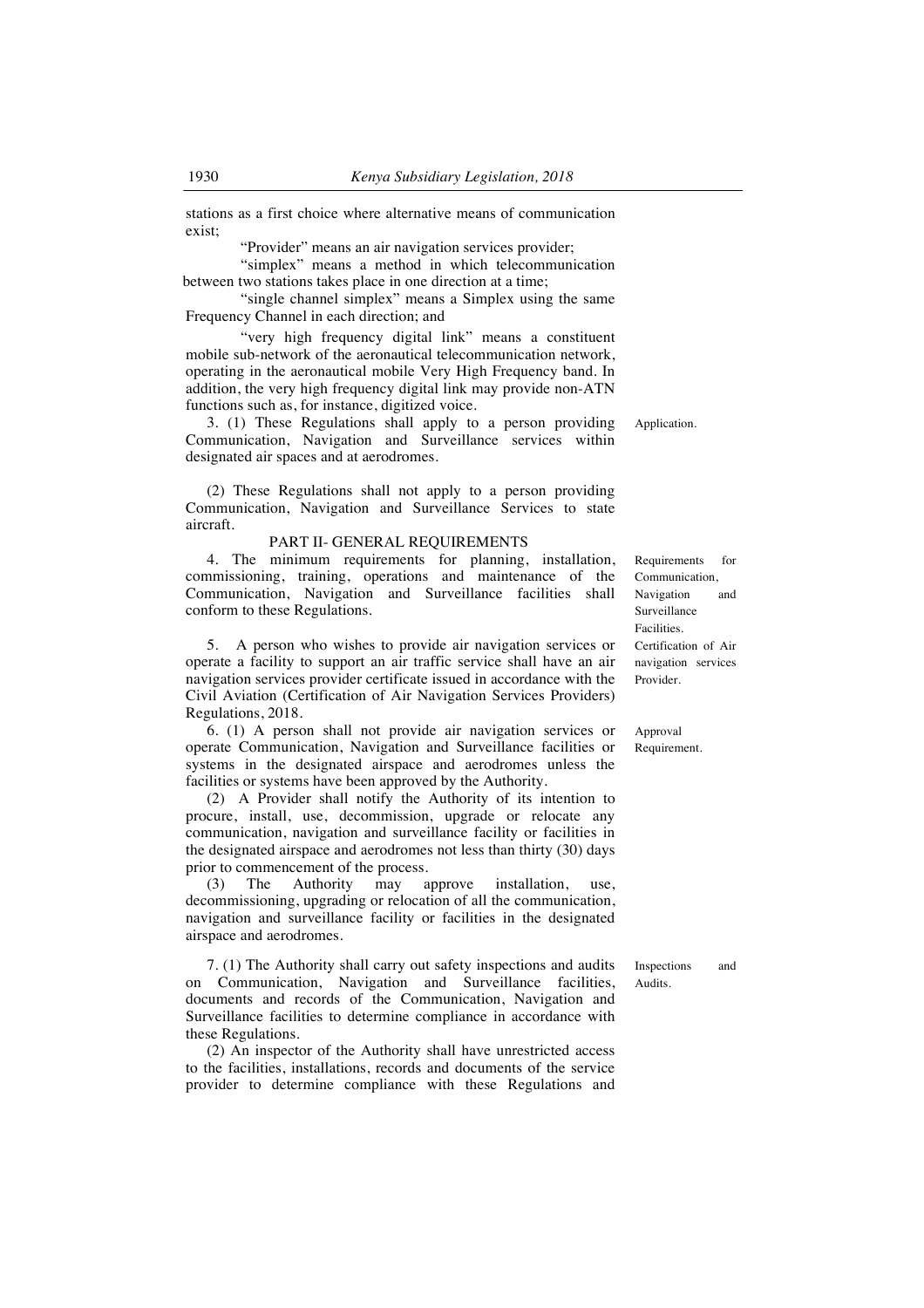required procedures.

8. (1) A Provider shall—

- (a) establish procedures to ensure that the Communication, Navigation and Surveillance systems—
	- (i) are operated, maintained, available and reliable in accordance with the requirements as may be provided by the Authority;
	- (ii) are designed to meet the applicable operational specification for that facility;
	- (iii) are installed and commissioned as required by the Authority; and
	- (iv) conform to the applicable system characteristics and specification standards provided by the Authority
- (b) determine the site for installation of a new facility based on operational requirements, construction aspects and maintainability.

(2) The facilities in sub-regulation (1) shall be installed by air traffic safety electronics personnel who are fully qualified in air navigation facilities and who have knowledge of the operations, testing, and maintenance of the Communication, Navigation and Surveillance facilities.

9. A Provider shall—

- (a) establish procedures to ensure that each new facility—
	- (i) is commissioned to meet the specifications for that facility; and
	- (ii) is in compliance with applicable standards.
- (b) ensure that the system performance of the new facility has been validated by the necessary tests, and that all parties involved with the operations and maintenance of the facility, including its maintenance contractors have accepted and are satisfied with the results of the tests.
- (c) ensure that procedures include documentation of tests conducted on the facility prior to the commissioning, including those that test the compliance of the facility with the applicable standards and any flight check required.

Siting and Installation.

Commissioning requirement .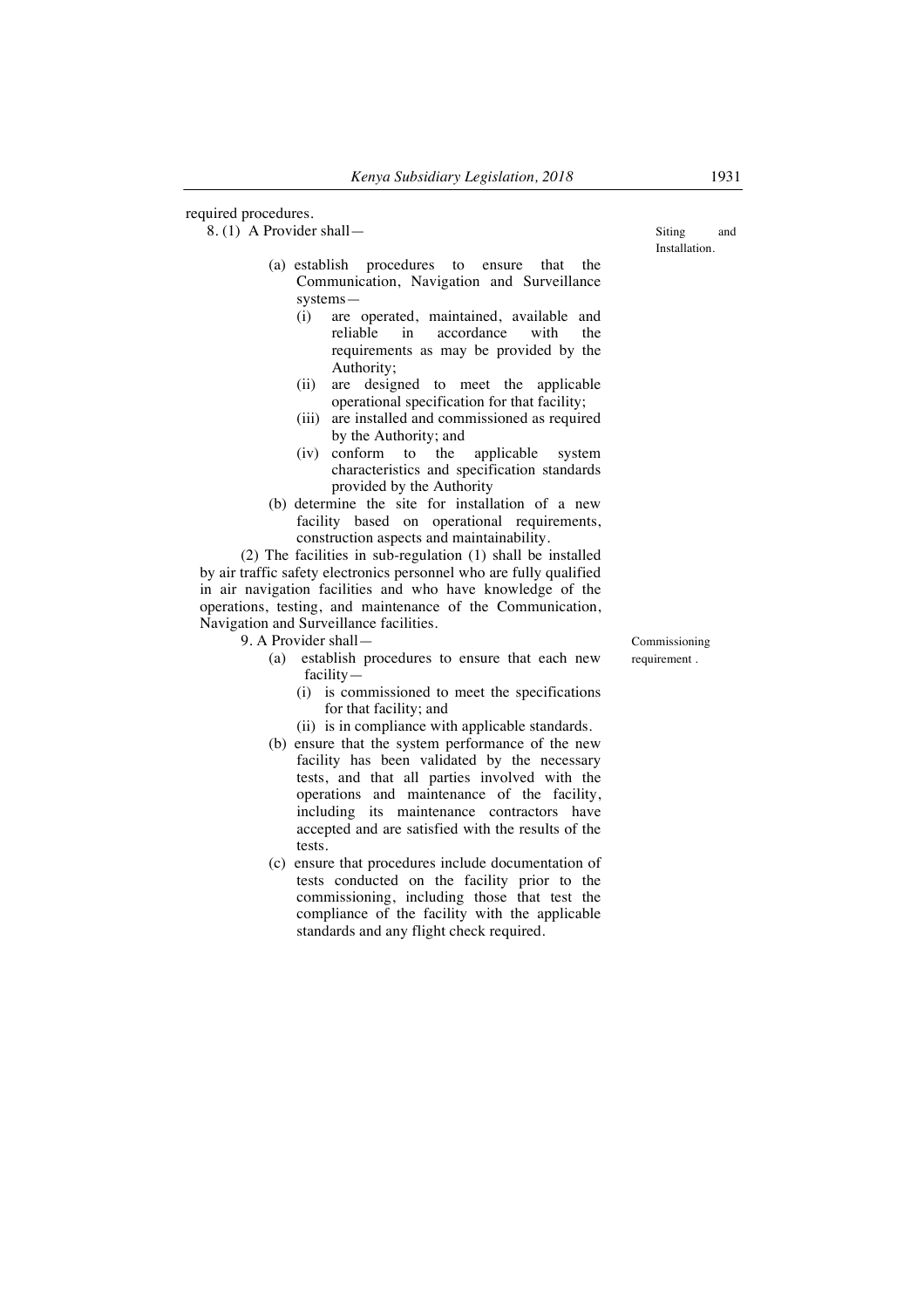10. (1) A Provider shall be responsible for the provision of communication, navigation and surveillance services and facilities to ensure that the telecommunication information and data necessary for the safe, regular and efficient operation of air navigation is available.

(2) The functional specification of each of the Provider's telecommunication services shall include the following values or characteristics for each service—

- (a) availability;
- (b) reliability;
- (c) accuracy;
- (d) integrity;
- (e) mean time between failure; and
- (f) mean time to repair.

(3) The values mentioned in sub-regulation (2) shall be derived or measured from either or both of—

(a) the configuration of each service; and

(b) the known performance of each service.

(4) A Provider shall describe in the operations manual the method used to calculate each of the values.

(5) For a radio navigation service, the integrity values or characteristics shall be given for each kind of navigation aid facility that forms part of the service.

(6) The performance of technical facilities shall be monitored, reviewed and reported against these Regulations.

(7) A Provider shall ensure that a facility is installed with main and standby power supply and adequate air conditioning to ensure continuity of operation appropriate to the service being provided.

11. A Provider shall formalize interface arrangements where applicable with external organizations in the form of service level agreements, detailing the following—

- (a) interface and functional specifications of the support service;
- (b) service level of the support service such as availability, accuracy, integrity and recovery time of failure of service; and
- (c) monitoring and reporting of the operational status of the service to the service provider.
- 12. (1) A Provider shall—
	- (a) hold copies of relevant equipment manuals, technical standards, practices, instructions, maintenance procedures, site logbooks, systems backup data, equipment and test gear inventory and any other documentation that are necessary for the provision and operation of the facility;
	- (b) establish a procedure for the control of the documentation required under these regulations;
	- (c) keep records under the control of the relevant key personnel; and
	- (d) control access to the records system to ensure

Record keeping and documentation.

Interface arrangement for

support services.

Availability and Reliability of Communication Navigation and Surveillance facilities.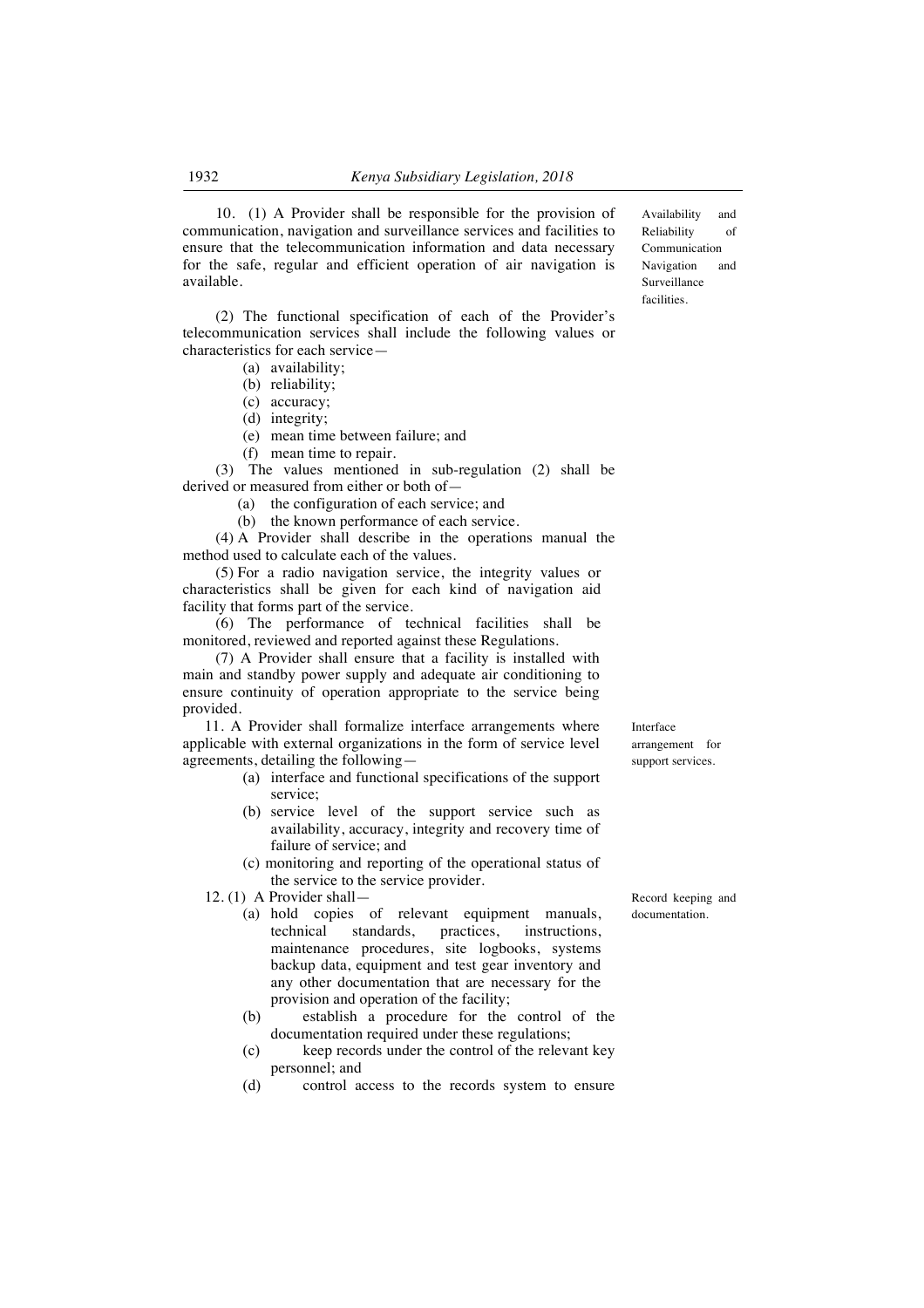#### appropriate security.

(2) A Provider shall ensure that data and voice for air navigation service operational systems are recorded continuously and procedures established for the retention and utilization of these recordings for analysis.

(3) A Provider shall maintain all documents and records which are necessary for the operation and maintenance of the service and make available copies of these documents to personnel where needed.

- (4) These documents shall include—<br>(a)  $\alpha$  a copy of these Regulation
	- a copy of these Regulations;
	- (b) the Provider's operations manual;
	- (c) International Civil Aviation Organization Annex 10 Volumes I to V, International Civil Aviation Organization Doc 8071 - Manual on Testing of Radio Navigation Aids, and other relevant International Civil Aviation Organization documents;
	- (d) records of malfunction and safety incident reports;
	- (e) records of internal audit reports;<br>(f) agreements with other organizati
	- (f) agreements with other organizations  $(g)$  records of investigation into serious i
	- records of investigation into serious incidents:
	- (h) records of staff deployment, duty and leave rosters;
	- (i) records of equipment spares;
	- (j) records of job description, training programme and plan of each staff member; and
	- (k) all related air navigation service technical standards and technical guidance material developed by the Authority.

(5) A document retained for this regulation shall be retained for at least three (3) years if paper based and one hundred and eighty (180) days if computer based.

(6) The Provider shall establish a process for the authorization and amendment of these documents to ensure that they are constantly updated and ensure that—

- (a) the currency of the documentation can be readily determined;
- (b) amendments to the documentation are controlled in accordance with established quality management principles;
- (c) only current versions of documents are available; and
- (d) the person authorising the creation and any revision is identified.

(7) A Provider shall ensure that where documents are held as computer based records and where paper copies of computer based records are made, they are subjected to the same control as paper documents.

(8) A Provider shall establish procedures to identify, collect, index, store, maintain, and dispose records covering—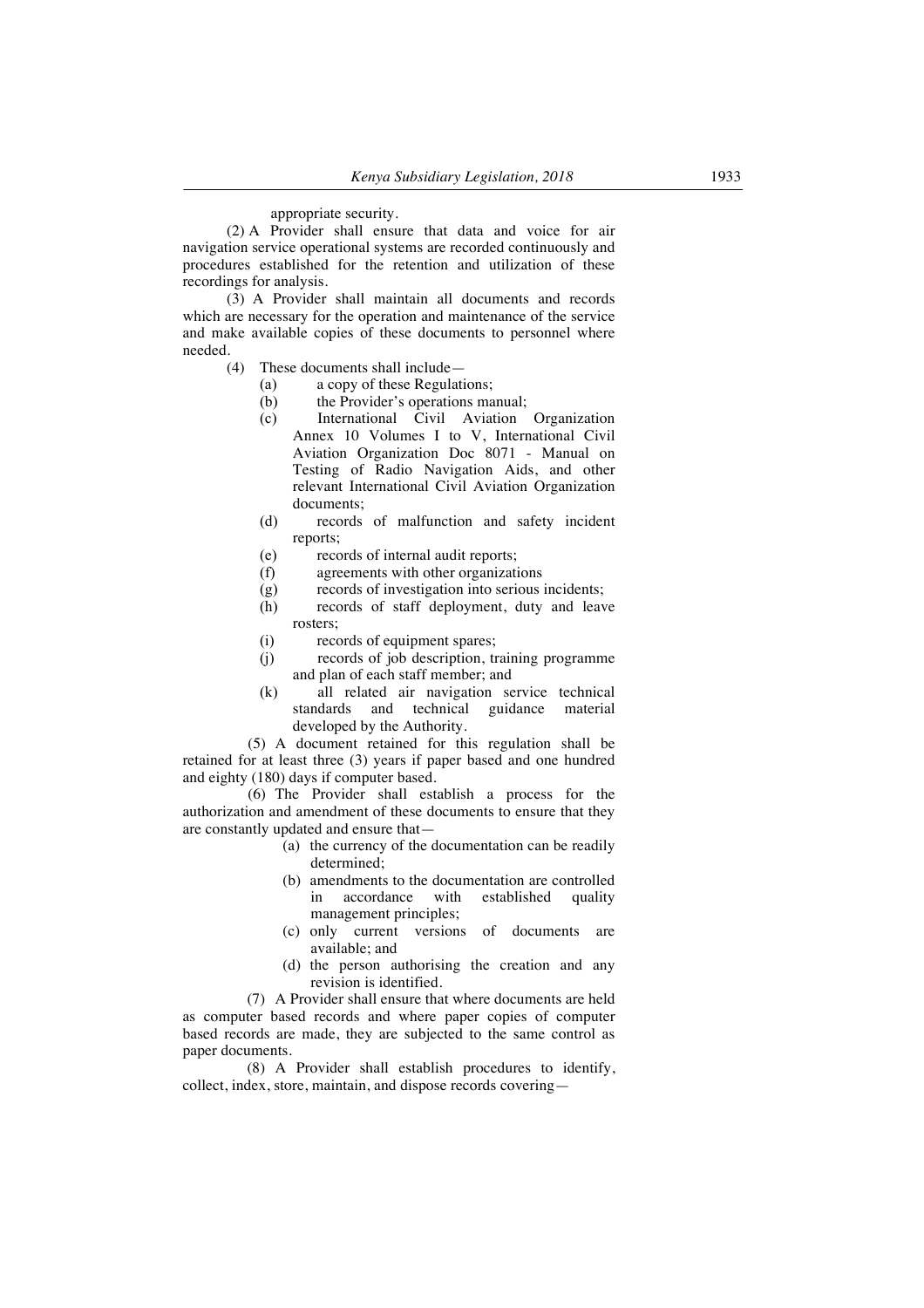- (a) the performance and maintenance history of each facility;
- (b) the establishment of the periodic test programmes for each facility;
- (c) each item of test equipment required for the measurement of critical performance parameters;
- (d) each reported or detected facility malfunction;
- (e) each internal quality assurance review; and
- (f) each person who is authorised to place facilities into operational service.

13. (1) A Provider shall develop an operations manual that Operations Manual. demonstrates the Provider's compliance with these regulations.

- (2) The contents of the operations manual shall contain—
	- (a) the information required of the Provider in accordance with these regulations;<br>(b) an organization chart of the I
	- an organization chart of the Provider and its maintenance contractors, if any, that shows the position of each personnel and the name, qualification, experience, duties and responsibilities of personnel who are responsible for ensuring the compliance of the organization with the requirements described in these regulations;
	- (c) an overall operation and maintenance plan for the aeronautical telecommunication service, and for each facility, an operation and maintenance plan, as described in these regulations document;
	- (d) for each facility, information on the compliance of the facility with these regulations and the applicable aeronautical telecommunication standards; and
	- (e) the system performance target of each facility, such as its availability and reliability

(3) The operations manual shall consist of a main manual covering the main areas that need to be addressed, as well as separate supporting documents and manuals (such as the operation and maintenance plan of each facility) that are referred to in the main manual.

(4) A Provider shall develop an operation and maintenance plan for each facility which shall include—

- (a) a procedure for the periodic inspection and testing of each facility to verify that it meets the operational and performance specifications of the facility;
- (b) details of flight test, if necessary, including the standards and procedures to be used and flight test interval, which shall be in compliance with guidelines prescribed by the Authority;
- (c) the interval between periodic inspections and flight tests and the basis for such intervals and any change in the intervals, the reasons for such change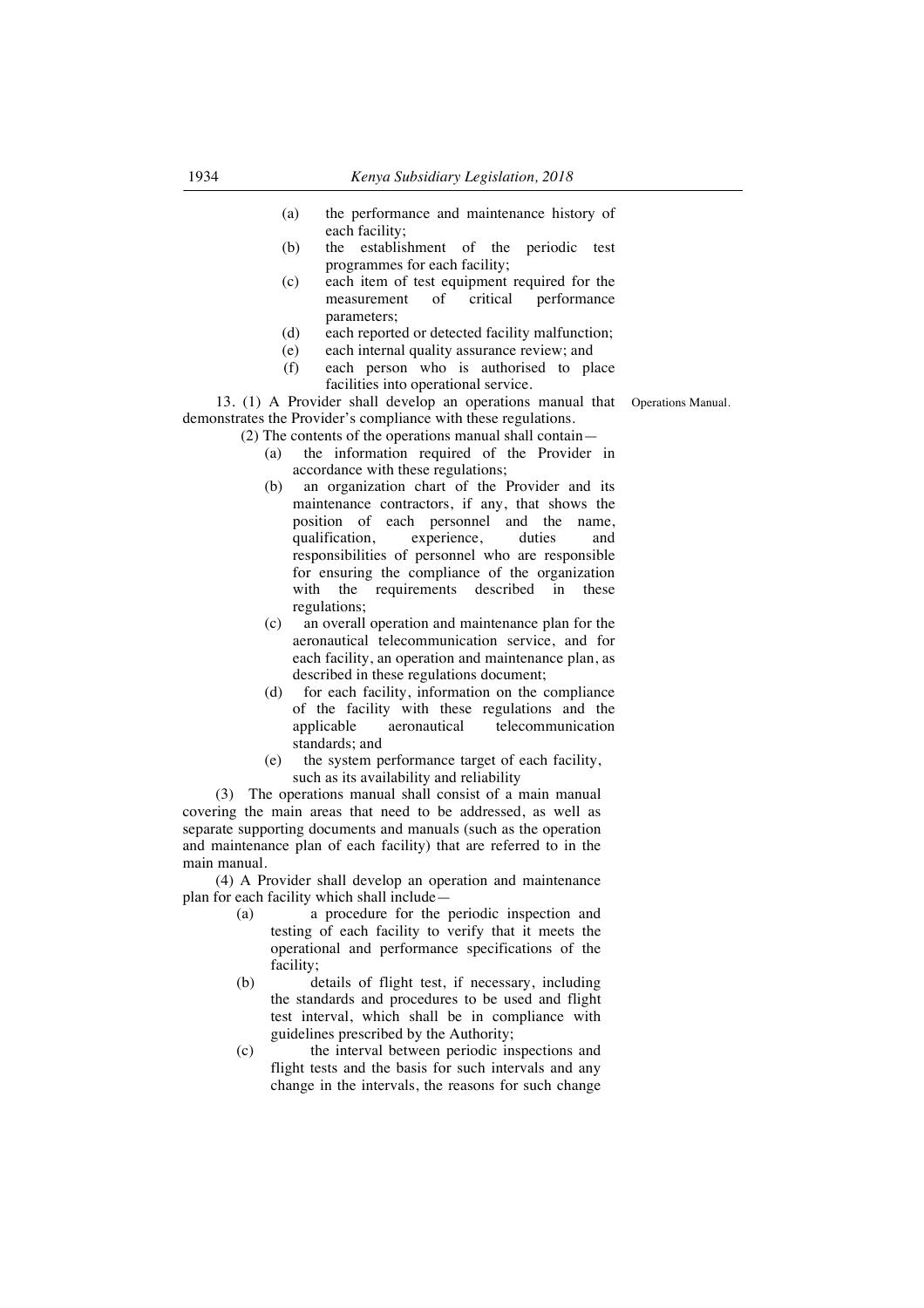shall be documented;

- (d) the operation and maintenance instructions for each facility;
- (e) an analysis of the number of personnel required to operate and maintain each facility taking into account the workload required;
- (f) the corrective plan and procedures for each facility, including such as whether the repair of modules and component are undertaken in-house or by equipment manufacturers; and the spare support for each facility;
- (g) the maintenance plan or the operating and maintenance instructions for each facility shall specify the test equipment requirements for all levels of operation and maintenance undertaken.

14. (1) A Provider shall establish a procedure for the periodic inspection and testing of the communication, navigation and surveillance systems to verify that each facility meets the applicable operational requirements and performance specifications for that facility.

- (2) A Provider shall ensure—
	- (a) that appropriate inspection, measuring and test equipment are available for staff to maintain the operation of each facility.
	- (b) the control, calibration and maintenance of such equipment so that they have the precision and accuracy necessary for the measurements and tests to be performed.
- (3) Periodic inspection shall include—
	- (a) security of the facility and site;
	- (b) adherence to the approved maintenance programme;
	- (c)upkeep of the equipment, building, site and site services; and
	- (d) adequacy of facility records and documentation.

(4) A Provider shall establish a security programme for the communication, navigation and surveillance facility.

(5) The security programme required under sub regulation (4) shall specify the physical security requirements, practices, and procedures to be followed for the purposes of minimizing the risk of destruction of, damage to, or interference with the operation of communication, navigation and surveillance facility.<br>(6) A Provider shall make a test transmiss

(6) A Provider shall make a test transmission if—

- (a) the transmission is necessary to test a service, facility or equipment;
- (b) within a reasonable time before commencing the transmission, the users have been informed

Periodic Inspection, Testing and Security of Communication Navigation and Surveillance facilities.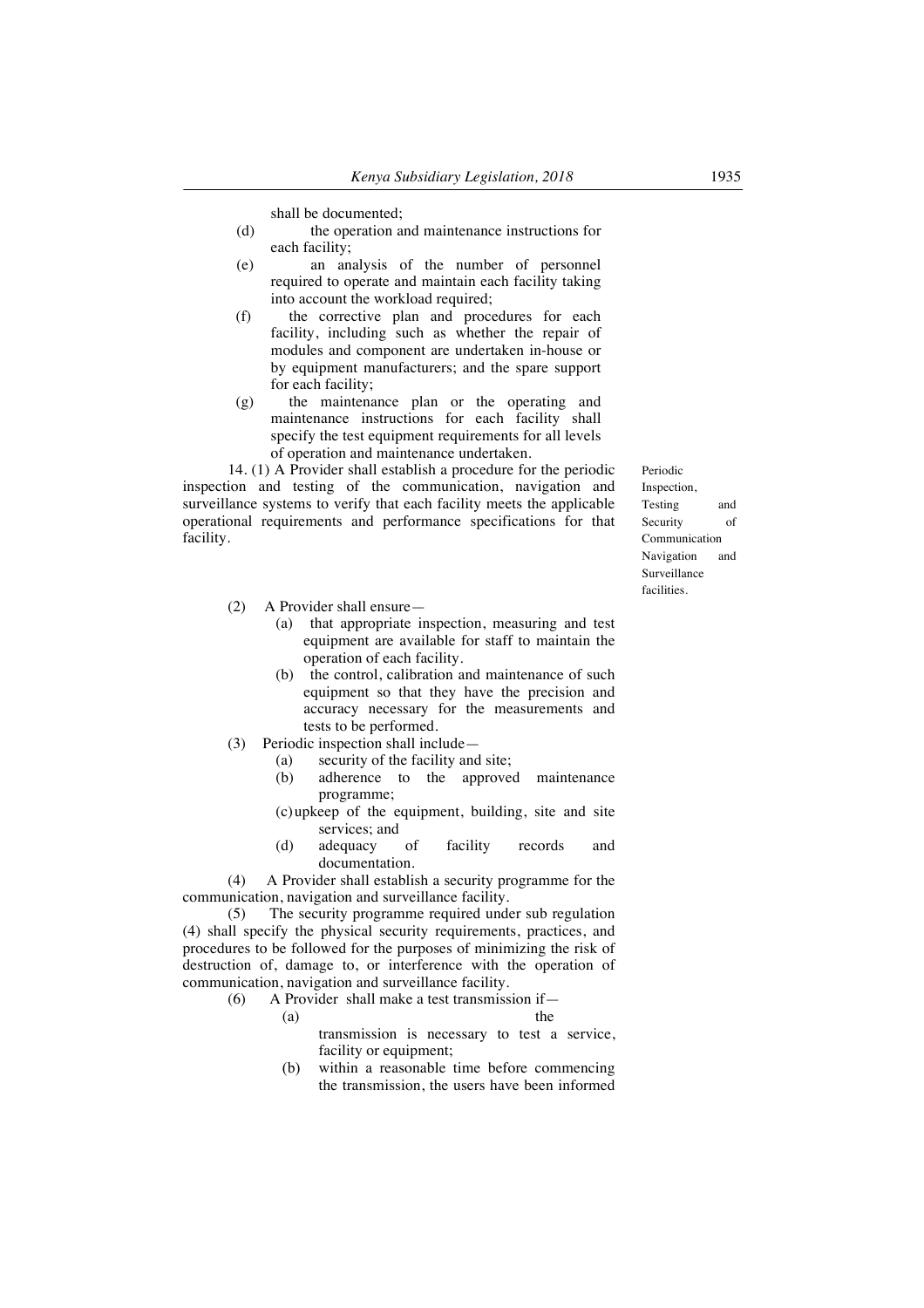about the transmission;

- (c) at the commencement of the transmission, the service provider identifies the transmission as a test transmission; and
- (d) the transmission contains information identifying it as a test transmission.
- (7) A Provider shall ensure that—
	- (a) Communication Navigation and Surveillance systems and services are protected against service attacks to a level consistent with the application service requirements;
	- (b) all end-systems supporting air navigation security services shall be capable of authenticating the identity of peer end-systems, authenticating the source of messages and ensuring the data integrity of the messages;
	- (c) strategies and best practices on the protection of critical information and communications technology systems used for civil aviation purposes are developed and implemented;
	- (d) policies are established to ensure that, for critical aviation systems—
		- (i) system architectures are secure by design;
		- (ii) systems are resilient;
		- (iii) methods for data transfer are secured, ensuring integrity and confidentiality of data;
		- (iv) system monitoring, incident detection and reporting methods, are implemented; and
		- (v) forensic analysis of cyber incidents is carried out.
- 15. A Provider shall—
	- (a) ensure that radio navigation aids are available for use by aircraft engaged in air navigation and that the radio navigation aids are subjected to periodic ground and flight inspections.
	- (b) establish a procedure to check and accurately record the operating condition of any communication, navigation and surveillance facility that may have been used by an aircraft that is involved in an accident or incident.
	- 16. A Provider shall—
		- (a) establish a procedure for the management and protection of aeronautical radio spectrum;
		- (b) designate a responsible person to control any frequency allocation within the aeronautical radio spectrum to ensure that there will be no conflict and interference to any radio stations or facility;
		- (c) ensure that there is no willful transmission of

Flight Inspection and facility check after accident or incident.

Radio frequency management and interference reporting.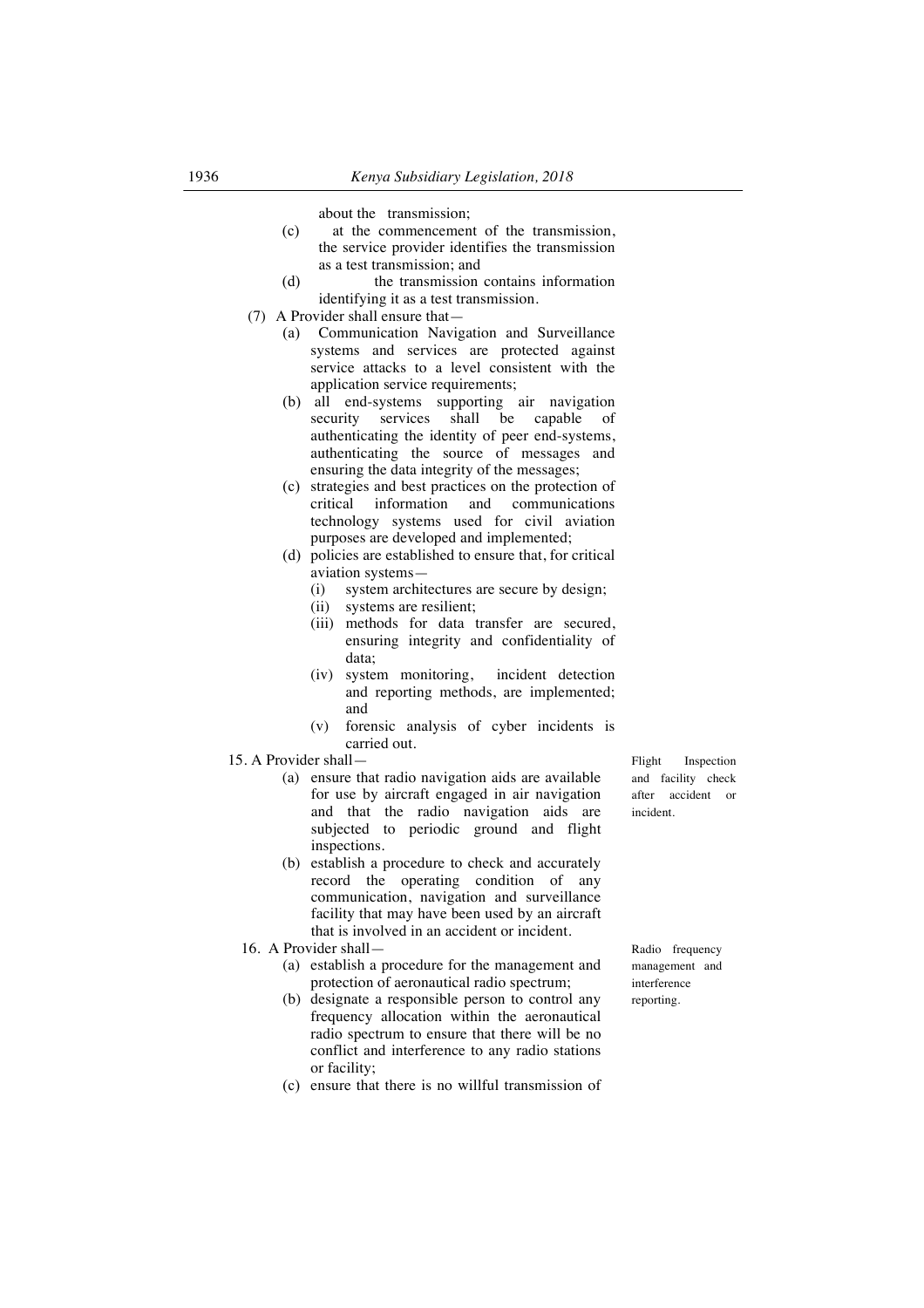unnecessary or anonymous radio signals, messages or data by any of its radio stations;

- (d) establish procedures with the communication authority to address occurrence of radio frequency interference;
- (e) ensure that any frequency interference occurrences are reported, investigated and follow-up actions taken to prevent recurrence;
- (f) keep updated records of all allocated frequencies; and
- (g) ensure that no facility providing radio signals for the purpose of aviation safety shall be allowed to continue in operation, if there is a suspicion or any cause to suspect that the information being provided by that facility is erroneous.
- 17. (1) A Provider shall—
	- (a) ensure that it employs sufficient number of personnel who possess the skills and competencies required in the provision of the aeronautical telecommunication service;
	- (b) provide in the manual of air navigation services operations an analysis of the personnel required to perform the Communication Navigation and surveillance services for each facility taking into account the duties and workload required;
	- (c) develop job descriptions for each of its staff that depict the job purpose, key responsibilities, and outcome to be achieved of each staff;
	- (d) develop an overall training policy and programme for the organization that shall lay down;
	- (e) designate an officer in charge of training or onthe-job training at the operational stations;
	- (f) maintain individual training records for each of its staff;
	- (g) conduct a yearly review of the training plan for each staff at the beginning of the year to identify any gaps in competency and changes in training requirement and prioritize the type of training required for the coming year; and
	- (h) ensure that the training requirements of these regulations are similarly applied to its maintenance contractors, if any.

(2) The on-the-job training officer in sub-regulation  $(1)(e)$ above shall have satisfactorily completed the on-the-job training instructional techniques course.

(3) A person shall not perform a function related to the installation, training, operation or maintenance of any communication, navigation and a surveillance system unless—

> (a) that person has successfully completed training in the performance of that function in line with the

Training and Personnel Requirements for Communication, Navigation and Surveillance Personnel.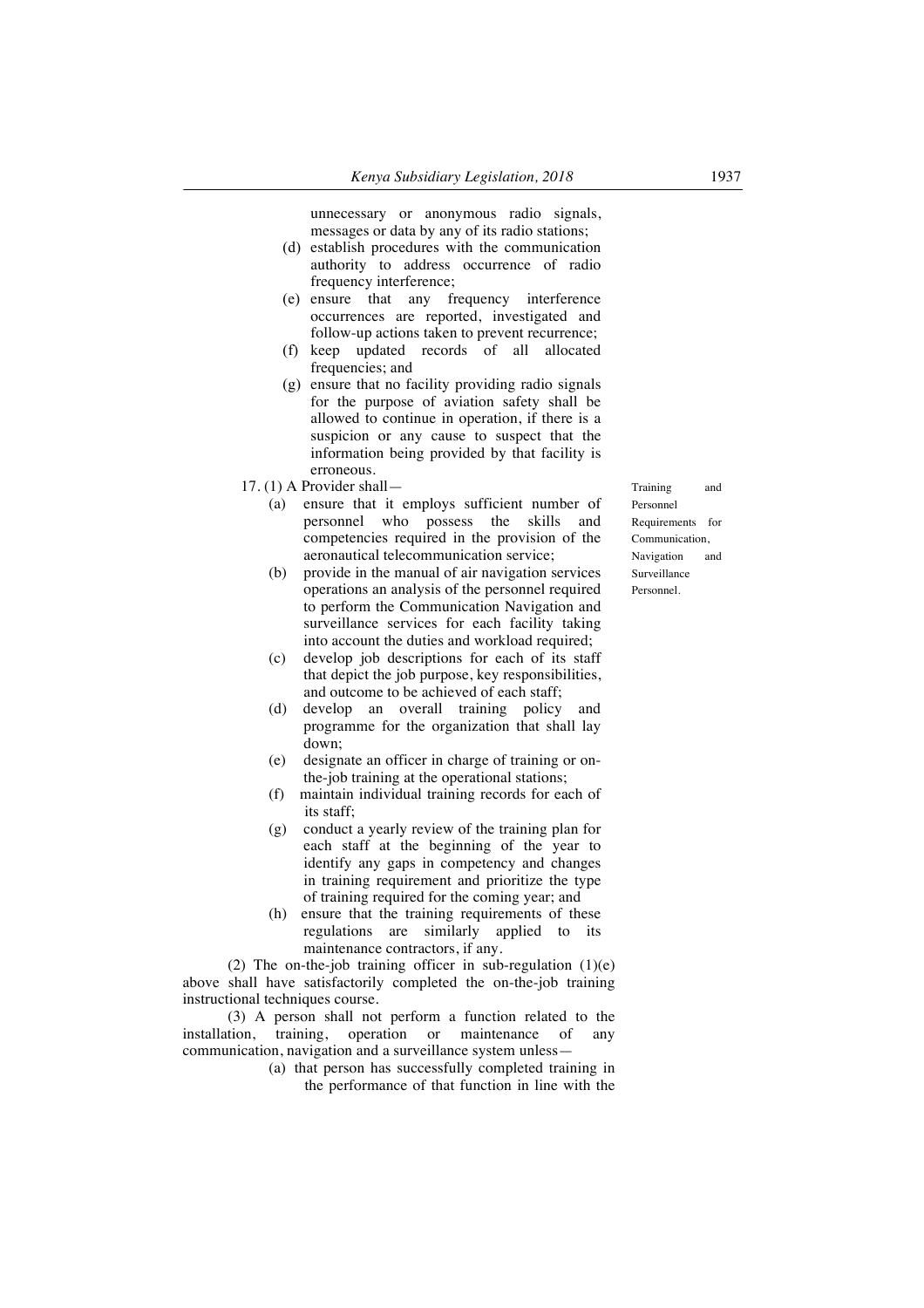air traffic safety electronics personnel competency based training requirements;

- (b) a Provider is satisfied that the technical person is competent in performing that function; and
- (c) that person has been certified in accordance with requirements of the relevant Civil Aviation Regulations.

18. (1) A Provider shall establish procedures for the reporting, collection and notification of facility malfunction incidents and safety incidents.

 $(2)$  The procedures in sub-regulation (1) shall be documented in the manual of air navigation services operations.

(3) A Provider shall compile reports of incidents and review such reports periodically with its maintenance contractors to—

- (a) determine the cause of the incidents and determine any adverse trends;
- (b) implement corrective and preventive actions where necessary to prevent recurrence of the incidents; and
- (c) implement any measures to improve the safety performance of the telecommunication service.
- (4) A Provider shall—
	- (a) report any serious service failure or safety incident to the Authority and investigate such incidents in order to establish how and why the incident happened, including possible organizational contributing factors and to recommend actions to prevent a recurrence; and
	- (b) ensure that information on the operational status of each communication, navigation and surveillance facility that is essential for the enroute, approach, landing, and take-off phases of flight is provided to meet the operational needs of the service being provided.

19. (1) A Provider shall develop proficiency certification programs for air traffic safety electronics personnel engaged in the installation, training, operations and maintenance of Communication, Navigation and Surveillance systems in accordance with relevant Civil Aviation Regulations.

(2) The Authority shall certify air traffic safety electronics personnel involved in the installation, training, operations and maintenance of Communication, Navigation and Surveillance systems in accordance with the relevant Civil Aviation Regulations.

20. (1) A Provider shall ensure that for safety critical systems, including automated air traffic control systems, communication systems and instrument landing systems, the commissioning of such systems shall include the conduct of a safety case or equivalent.

Proficiency certification program.

Safety case, notification of Aeronautical facility status and interruption to service.

Facility malfunction incident and radio interference reporting and operational status of Communication Navigation and Surveillance systems.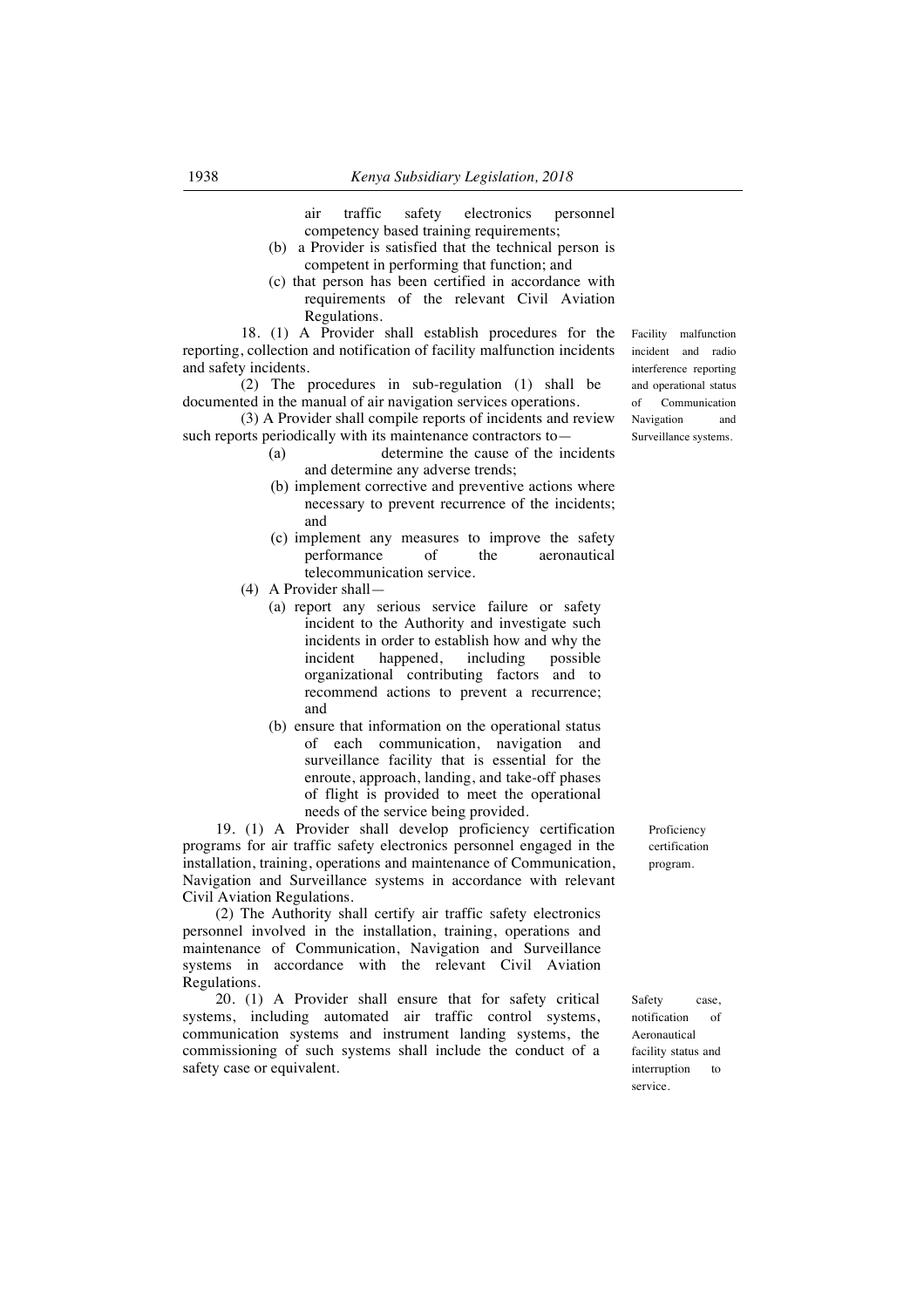(2) A Provider shall ensure that human factors principles are observed in the design, operations and maintenance of aeronautical telecommunication facilities.

- (3) A Provider shall, as soon as possible—
	- (a)forward to the Aeronautical Information Services—
		- (i) information on the operational details of any new facility for publication in the Aeronautical Information Publication; and
		- (ii) information concerning any change in the operational status of any existing facility, for the issue of a Notice to Airmen; and
	- (b) ensure that the information forwarded under subparagraph (a) has been accurately published.
- (4) A Provider shall—
	- (a)establish a procedure to be used in the event of interruption to or when upgrading communication, navigation and surveillance systems;
	- (b)specify an acceptable recovery time for each service.

#### PART III— DISTRESS FREQUENCIES

21. All emergency locator transmitters carried in accordance with Civil Aviation (Operations of Aircraft) Regulations, 2018 shall operate on both 406 Megahertz and 121.5 Megahertz.

22. (1) The frequencies 3 023 kilohertz and 5 680 kilohertz shall be employed where there is a requirement for the use of high frequencies for search and rescue scene of action coordination purposes.

(2) Where specific frequencies are required for communication between rescue coordination centres and aircraft engaged in search and rescue operations, they shall be selected regionally from the appropriate aeronautical mobile frequency bands in light of the nature of the provisions made for the establishment of search and rescue aircraft.

#### PART IV—UTILIZATION OF FREQUENCIES BELOW 30 MEGAHERTZ

23. In the aeronautical mobile service, single channel Simplex shall be used in radiotelephone communications utilizing radio frequencies below 30 Megahertz in the bands allocated exclusively to the aeronautical mobile (R) service.

24. Single sideband channels shall be assigned in accordance with provisions contained in the First Schedule and Civil Aviation (Surveillance and Collision Avoidance Systems) Regulations, 2018.

Frequencies for emergency locator transmitters for search and rescue. Search and rescue frequencies.

Method of operations.

Assignment of single sideband channels.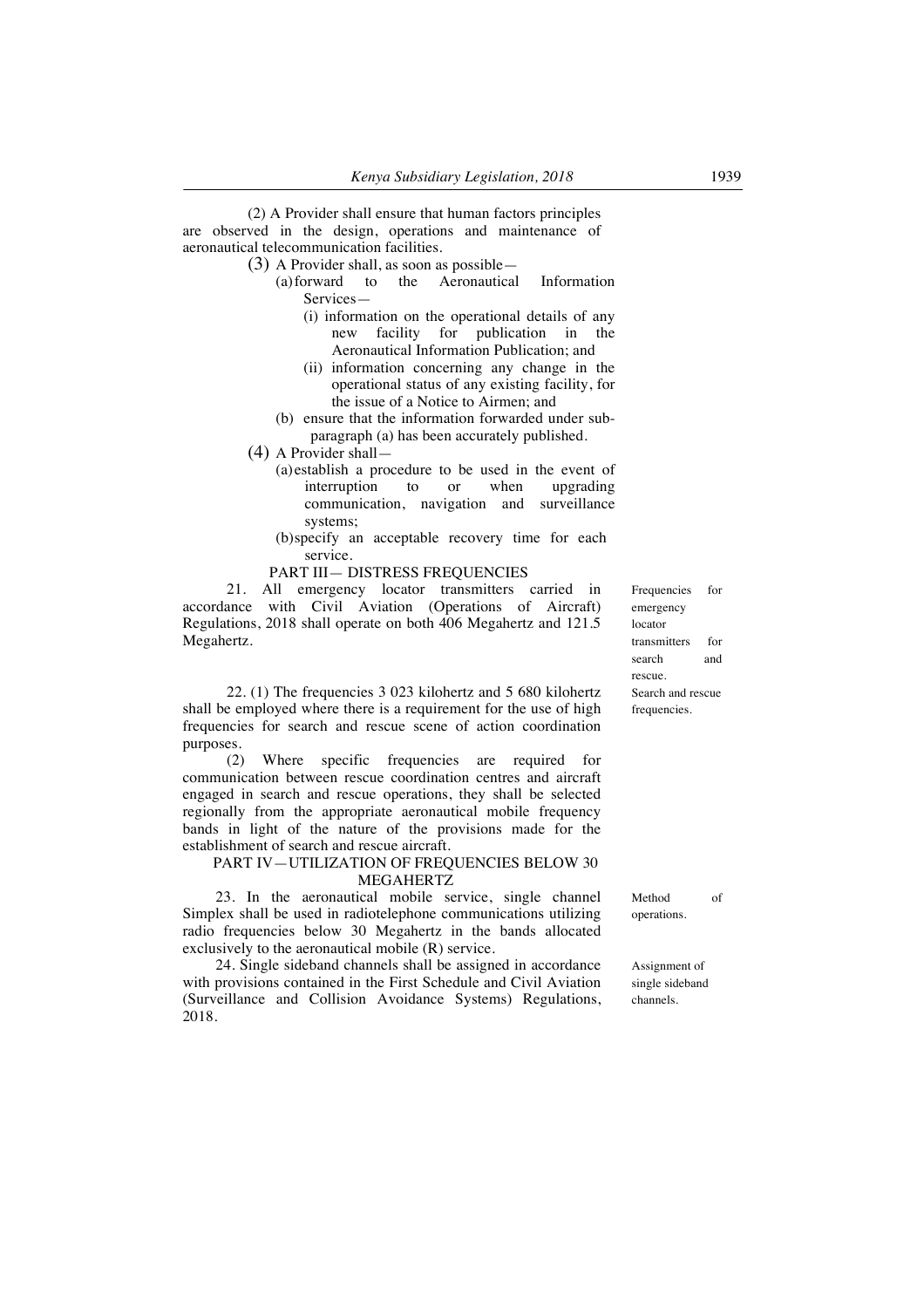25. Assignment of frequencies for aeronautical Operational control communications shall be in accordance with the provisions contained in 1.2 of the First Schedule.

26. (1) Non Directional Beacon frequency management shall take into account the following-

- (a)the interference protection required at the edge of the rated coverage;
- (b)the application of the figures shown for typical Automatic Direction Finder equipment;
- (c)the geographical spacings and the respective rated coverages; and
- (d) the possibility of interference from spurious radiation generated by non-aeronautical sources.

(2) To alleviate frequency congestion problems at locations where two separate instrument landing system facilities serve opposite ends of a single runway, the assignment of a common frequency to both of the outer locators and the assignment of a common frequency to both of the inner locators shall be permitted, provided that-

- (a) the operational circumstances permit;
- (b) each locator is assigned a different identification signal; and
- (c) arrangements are made whereby locators using the same frequency cannot radiate simultaneously.

## PART V— UTILIZATION OF FREQUENCIES ABOVE 30 MEGAHERTZ

27. The block allotment of the frequency band 117.975 – 137.000 Megahertz shall be as specified in Table 1-1 in the Second Schedule.

28. (1) The lowest assignable frequency shall be 118.000 Megahertz and the highest 136.975 Megahertz in the frequency band 117.975 – 137.000 Megahertz.

 (2) Requirements for mandatory carriage of equipment specifically designed for 8.33 kilohertz channel spacing shall be made on the basis of regional air navigation agreements which specify the airspace of operation and the implementation timescales for the carriage of equipment, including the appropriate lead time.

Assignment of frequencies for aeronautical Operational control communications.

Non Directional Beacon frequency management.

General allotment of frequency band 117.975 – 137.000 Megahertz Frequency separation and limits of assignable frequencies.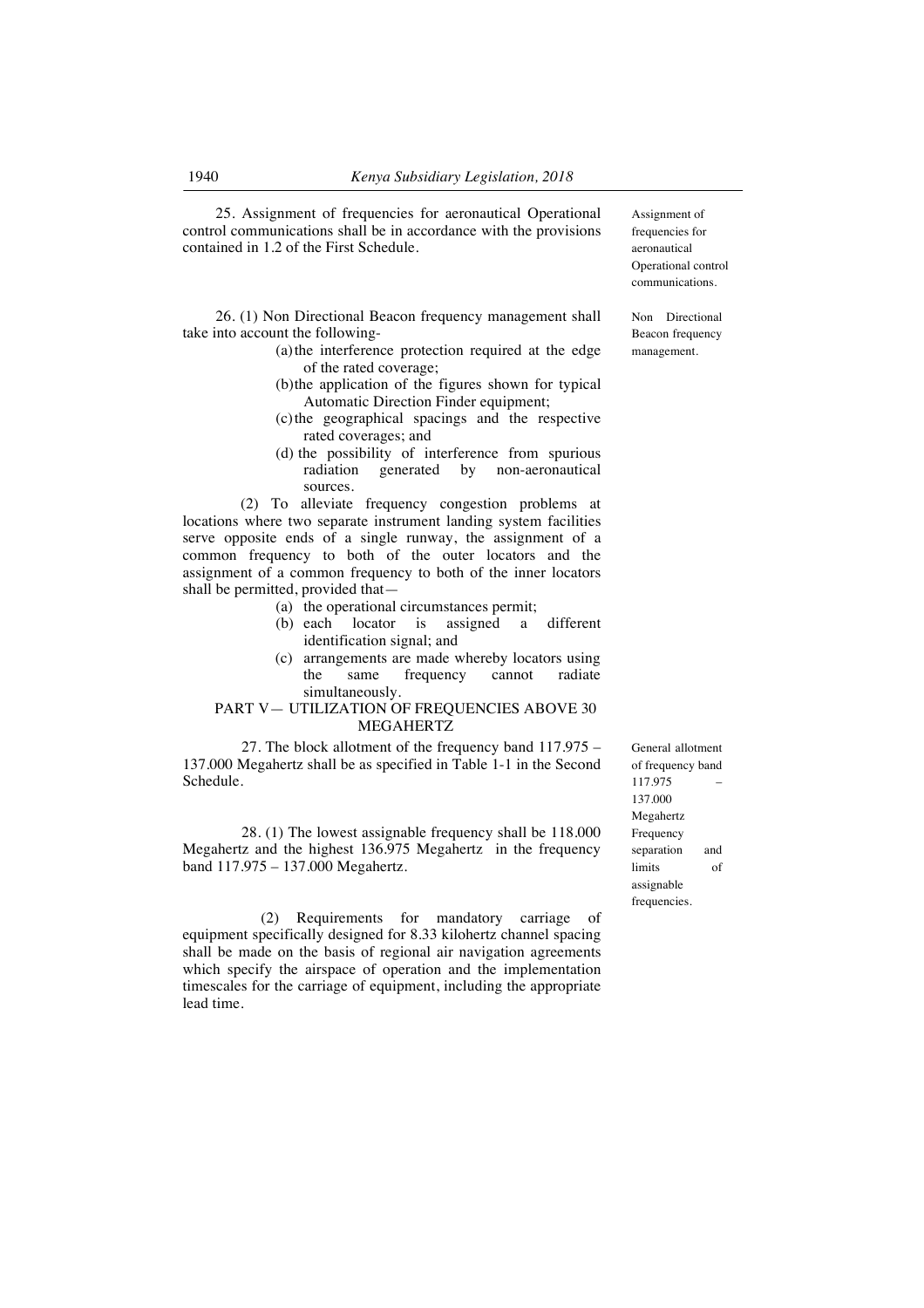(3) Requirements for mandatory carriage of equipment specifically designed for very high frequency digital link Mode 2, very high frequency digital link Mode 3 and very high frequency digital link Mode 4 shall be made on the basis of regional air navigation agreements which specify the airspace of operation and the implementation timescales for the carriage of equipment, including the appropriate lead time.

(4) The agreement indicated in sub regulation (4) shall provide at least two years' notice of mandatory carriage of airborne systems.

(5) In regions where 25 kilohertz channel spacing (double sideband amplitude modulation and very high frequency Digital Link) and 8.33 kilo hertz double sideband amplitude modulation channel spacing are in operation, the publication of the assigned frequency or channel of operation shall conform to the channel contained in the Second Schedule Table 1-2.

29. (1) The emergency channel, 121.500 Megahertz, shall be used only for genuine emergency purposes, as outlined in the following—

- (a) to provide a clear channel between aircraft in distress or emergency and a ground station when the normal channels are being utilized for other aircraft;
- (b) to provide a very high frequency communication channel between aircraft and aerodromes, not normally used by international air services, in case of an emergency condition arising;
- (c) to provide a common very high frequency communication channel between aircraft, either civil or military, and between such aircraft, and surface services, involved in common search and rescue operations, prior to changing when necessary to the appropriate frequency;
- (d) to provide air-ground communication with aircraft when airborne equipment failure prevents the use of the regular channels;
- (e) to provide a channel for the operation of emergency locator transmitters, and for communication between survival craft and aircraft engaged in search and rescue operations;
- (f) to provide a common very high frequency channel for communication between civil aircraft and intercepting aircraft or intercept control units and between civil or intercepting aircraft and air traffic services units in the event of interception of the civil aircraft.
- (2) The frequency 121.500 Megahertz shall be provided

at—

(a)all area control and flight information centres;

Frequencies used for particular functions.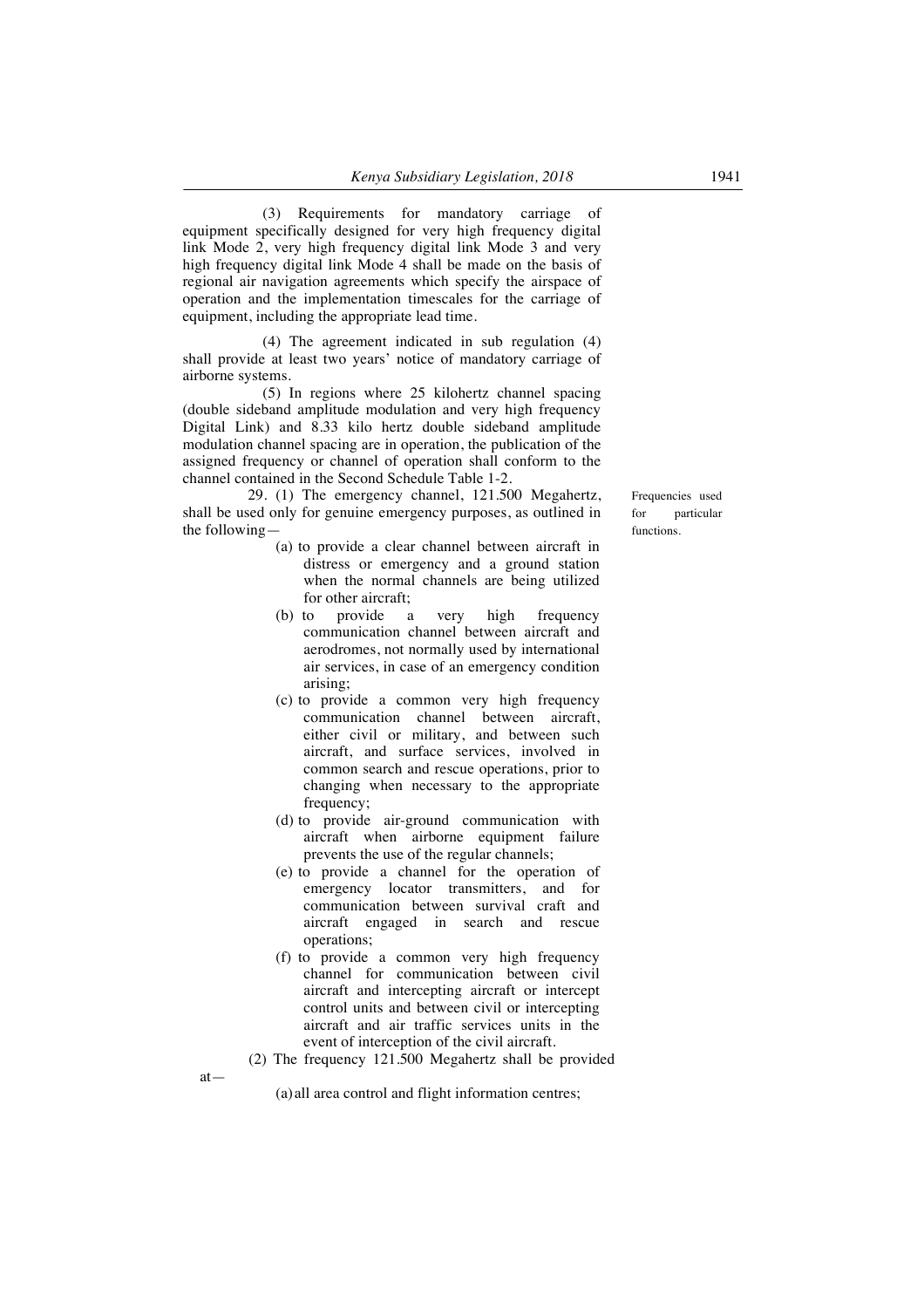- (b) aerodrome control towers, approach control offices serving international aerodromes and international alternate aerodromes; and
- (c) any additional location designated by the appropriate air transport safety authority, where the provision of that frequency is considered necessary to ensure immediate reception of distress calls or to serve the purposes specified in sub regulation (1).

(3) The frequency 121.500 Megahertz shall be available to intercept control units where considered necessary for the purpose specified in sub regulation  $(1)(f)$ .

(4)The emergency channel shall be guarded continuously during the hours of service of the units at which it is installed.

(5)The emergency channel shall be guarded on a single channel Simplex operation basis.

(6)The emergency channel (121.500 Megahertz) shall be available only with the characteristics as contained in the Civil Aviation (Surveillance and Collision Avoidance Systems) Regulations, 2018.

(7) An air-to-air very high frequency communications channel on the frequency of 123.450 Megahertz shall be designated to enable aircraft engaged in flights over remote and oceanic areas out of range of very high frequency ground stations to exchange necessary operational information and to facilitate the resolution of operational problems.

(8)In remote and oceanic areas out of range of very high frequency ground stations, the air-to-air very high frequency communications channel on the frequency 123.450 Megahertz shall be available only with the characteristics as specified in the Civil Aviation (Surveillance and Collision Avoidance Systems) Regulations, 2018.

30. In areas where very high frequency digital link Mode 4 is implemented, the frequencies 136.925 Megahertz and 113.250 Megahertz shall be provided as common signalling channels to the very high frequency digital link Mode 4.

31. (1) Where a requirement is established for the use of a frequency auxiliary to 121.500 Megahertz, as contained in regulation 29(1) (c), the frequency 123.100 Megahertz shall be used.

(2)The auxiliary search and rescue channel 123.100 Megahertz shall be available only with the characteristics as specified in Civil Aviation (Surveillance and Collision Avoidance Systems) Regulations, 2018.

32. The provisions concerning the deployment of very high frequency frequencies and the avoidance of harmful interference shall be as specified in the Third Schedule.

Common signalling channel very high frequency digital link Mode 4.

Auxiliary frequencies for search and rescue operations.

Provisions concerning the deployment of very high frequency frequencies and the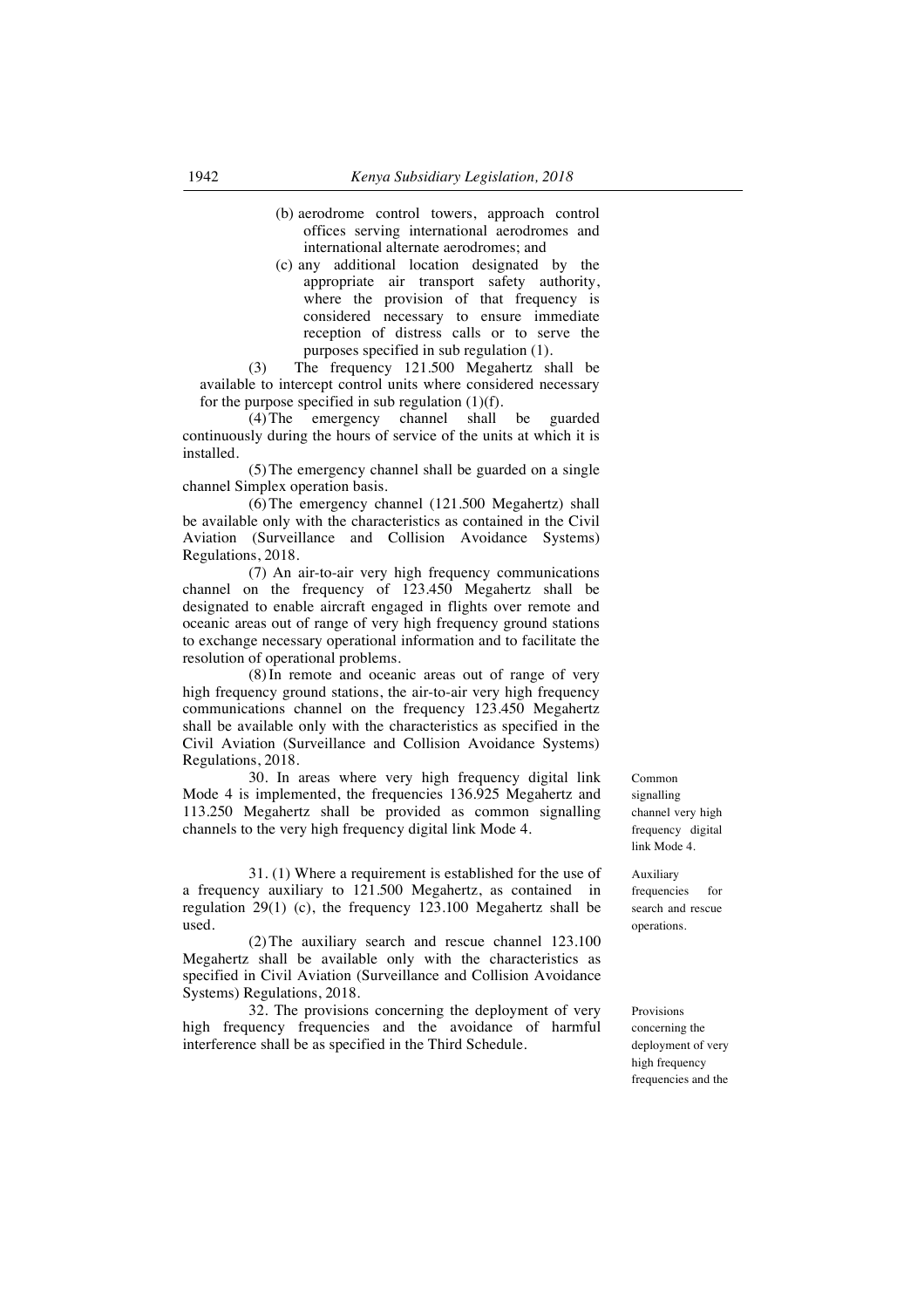33. (1) Single channel Simplex operation shall be used in the frequency band 117.975 – 137 Megahertz at all stations providing service for aircraft engaged in international air navigation.

(2) In addition to sub-regulation (1), the ground-to-air voice channel associated with a standard radio navigational aid shall be used, subject to regional agreement, for broadcast or communication purposes or both.

34. (1) The frequencies in the band 117.975 – 137.000 Megahertz for use in the aeronautical mobile (R) service shall be selected from the lists specified in the Fourth Schedule.

(2) Frequencies for operational control communications required to enable aircraft operating agencies meet the obligations contained in the Civil Aviation (Operation of Aircraft) Regulations, 2018 shall be selected from a dedicated band which is determined regionally.

(3) The frequencies allotted for use in the aeronautical mobile (R) service in a particular region shall be limited to the number determined as being necessary for operational needs in the region.

35. The block allotment of the frequency band 108 – 117.975 Megahertz shall be as follows—

(a) for band 108 – 111.975 Megahertz—

- (i) instrument landing system in accordance with sub-regulation (2) and the Civil Aviation (Radio Navigation Aids) Regulations, 2018;
- (ii) very high-frequency omni-directional range provided that—
	- (aa) no harmful adjacent channel interference is caused to instrument landing system;
	- (bb) only frequencies ending in either even tenths or even tenths plus a twentieth of a megahertz are used.
	- (cc) Global Navigation Satellite Systems groundbased augmentation system in accordance with Civil Aviation (Radio Navigation Aids) Regulations, 2018 provided that no harmful interference is caused to Instrument Landing System and very high frequency Omni-directional Range.
- (b) for band 111.975 117.975 Megahertz-
	- (i) very high frequency Omni-directional Range;
	- (ii) Global Navigation Satellite Systems groundbased augmentation system in accordance with Civil Aviation (Radio Navigation Aids)

avoidance of harmful interference.

Method of operation.

Plan of assignable very high frequency radio frequencies for use in the International aeronautical mobile service.

Utilization in the band 108 – 117.975 Megahertz.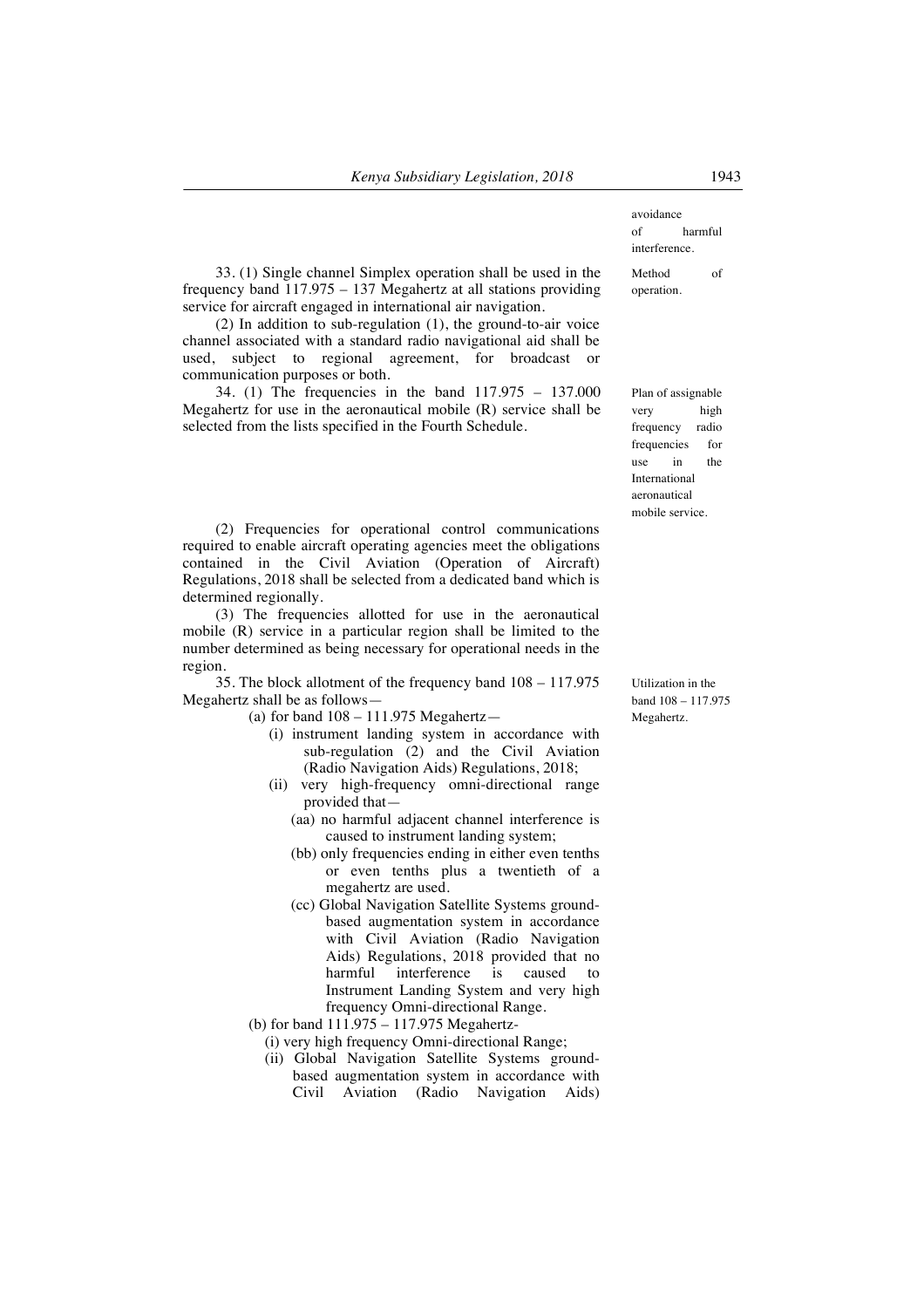Regulations, 2018 provided that no harmful interference is caused to very high frequency Omni-directional Range.

36. (1) The frequencies for instrument landing system facilities for regional assignment planning shall be selected in the following order—

- (a) localizer channels ending in odd tenths of a megahertz and their associated glide path channels;
- (b) localizer channels ending in odd tenths plus a twentieth of a megahertz and their associated glide path channels.

(2) Instrument landing system channels identified by localizer frequencies ending in an odd tenth plus one twentieth of a megahertz in the band 108 – 111.975 Megahertz shall be permitted to be utilized on the basis of regional agreement.

(3) For regional assignment planning, the frequencies for very high frequency Omni-directional Range facilities shall be selected in the following order—

- (a) frequencies ending in odd tenths of a megahertz in the band 111.975 – 117.975 Megahertz;
- (b) frequencies ending in even tenths of a megahertz in the band 111.975 – 117.975 Megahertz;
- (c) frequencies ending in even tenths of a megahertz in the band  $108 - 111.975$  Megahertz:
- (d) frequencies ending in 50 kilohertz in the band 111.975 – 117.975 Megahertz, except as provided in subregulation (4);
- (e) frequencies ending in even tenths plus a twentieth of a megahertz in the band 108 – 111.975 Megahertz except as provided in sub-regulation (4).

(4) Frequencies for very high frequency Omni-directional Range facilities ending in even tenths plus a twentieth of a megahertz in the band 108 – 111.975 Megahertz and all frequencies ending in 50 kilohertz in the band  $111.975 - 117.975$ Megahertz shall be permitted to be utilized on the basis of a regional agreement when they have become applicable in accordance with the following—

- (a) in the band  $111.975 117.975$  Megahertz for restricted use;
- (b) for general use in the band  $111.975 117.975$ Megahertz at a date fixed by the Council but at least one year after the approval of the regional agreement concerned;
- (c) for general use in the band  $108 111.975$  Megahertz at a date fixed by the Council but giving a period of two years or more after the approval of the regional agreement concerned.

Regional assignment planning.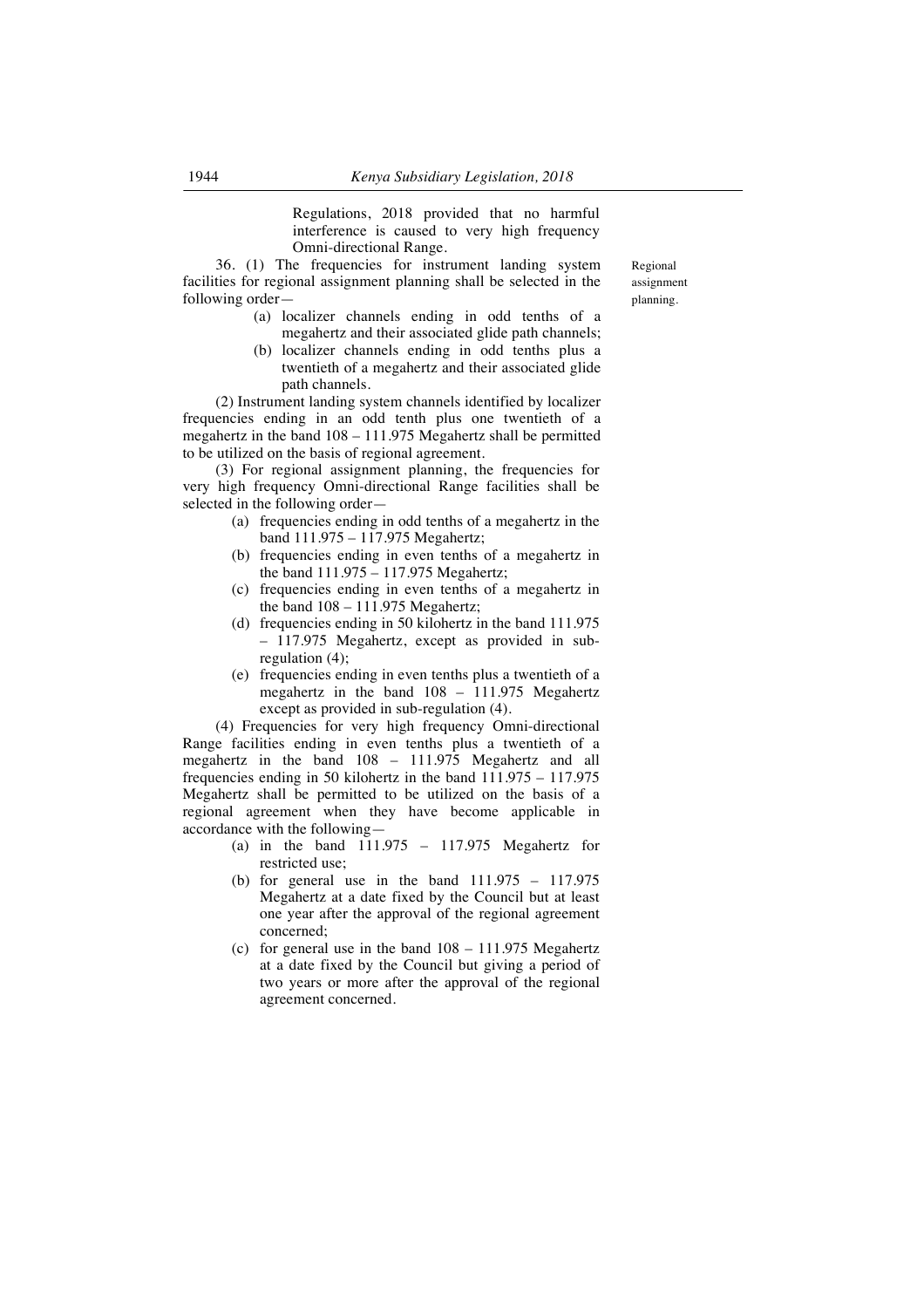37. All existing very high frequency Omni-directional Range systems within interference range of a facility utilizing 50 kilohertz channel spacing shall be modified to comply with the provisions of Civil Aviation (Radio Navigation Aids) Regulations, 2018 in order to protect the operation of airborne equipment during the initial stages of deploying very high frequency Omnidirectional Range systems utilizing 50 kilohertz channel spacing in an area where the existing facilities do not fully conform to the Civil Aviation (Radio Navigation Aids) Regulations, 2018.

38. (1) The geographical separation between facilities operating on the same and adjacent frequencies shall be determined regionally and be based on the following criteria—

- (a) the required functional service radii of the facilities;
- (b) the maximum flight altitude of the aircraft using the facilities; and
- (c) the desirability of keeping the minimum Instrument Flight Region altitude as low as the terrain will permit.

(2) To alleviate frequency congestion problems at locations where two separate Instrument Landing System facilities serve opposite ends of the same runway or different runways at the same airport, the assignment of identical Instrument Landing System localizer and glide path paired frequencies shall be permitted provided that—

- (a) the operational circumstances permit;
- (b) each localizer is assigned a different identification signal; and
- (c) arrangements are made whereby the localizer and glide path not in operational use cannot radiate.

39. (1) Distance Measuring Equipment operating channels bearing the suffix "X" or "Y" as contained in the Civil Aviation (Radio Navigation Aids) Regulations, 2018 shall be chosen on a general basis without restriction.

(2) Distance Measuring Equipment channels bearing the suffix "W" or "Z" in the Civil Aviation (Radio Navigation Aids) Regulations, 2018 shall be chosen on the basis of regional agreement when they become applicable.

(3) For regional assignment planning, the channels for Distance Measuring Equipment associated with Instrument Landing Systems shall be selected from Table 5-1 contained in the Fifth Schedule.

40. (1) The Distance Measuring Equipment channels in these groups shall be permitted to be used generally.

(2) In selecting channels for assignment purposes, when an Distance Measuring Equipment is intended to operate on a runway in association with an Instrument Landing Systems, the Distance Measuring Equipment channel, if possible, shall be selected from Group 1 or 2 and paired with the Instrument Landing Systems frequency as indicated in the Distance Measuring Equipment channelling and pairing table contained in Civil Aviation (Radio

Airborne equipment protection while deploying very high frequency omni-directional Range systems.

Frequency deployment.

Utilization in the band 960 – 1 215 Megahertz for Distance Measuring Equipment.

Distance Measuring Equipment Channels Groups 1 to 5.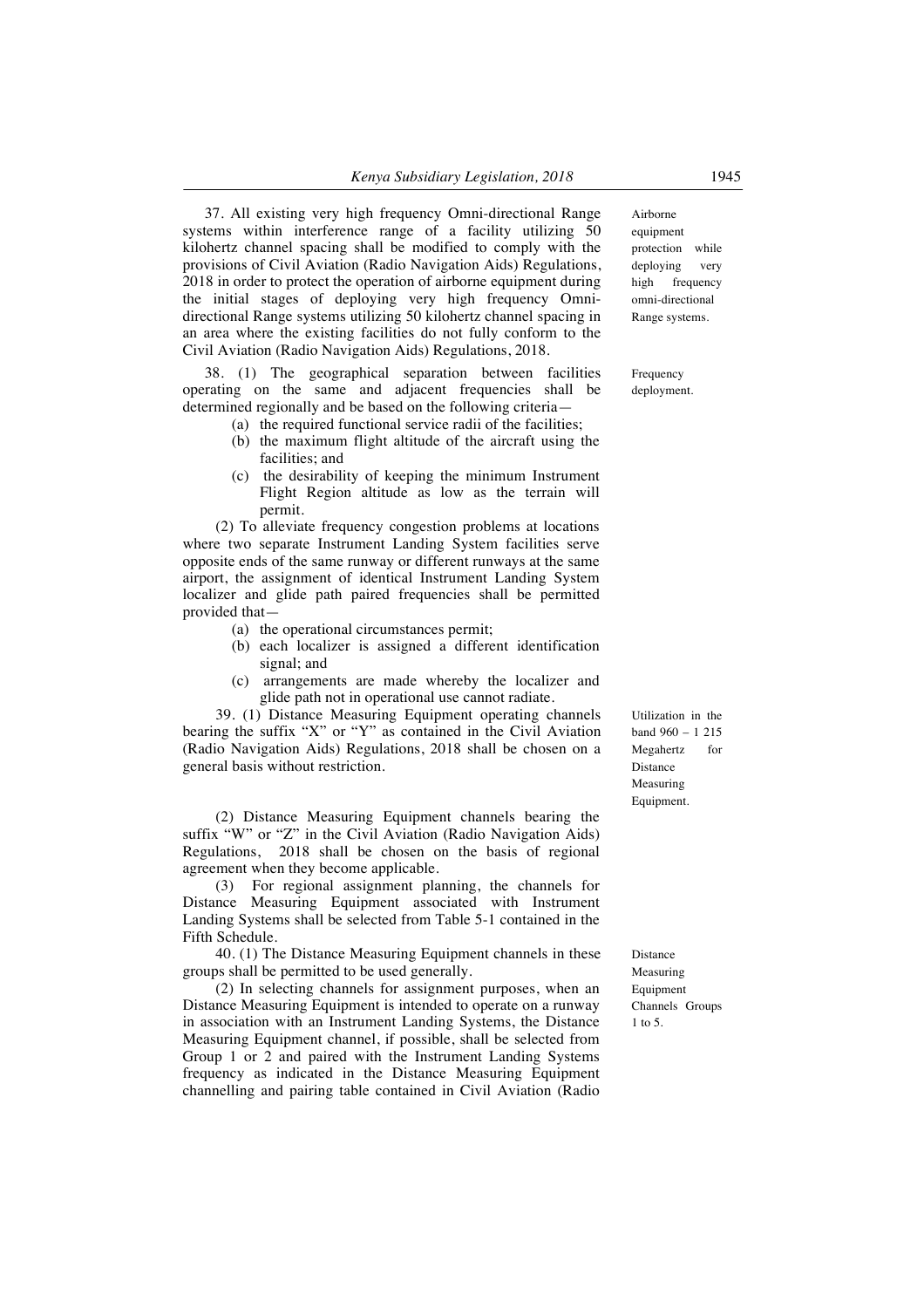Navigation Aids) Regulations, 2018.

41. These Distance Measuring Equipment channels shall be permitted to be used on the basis of a regional agreement when they have become applicable in accordance with Regulation 39(2).

### PART VI –EXEMPTIONS

42. (1) A person may apply to the Authority for an exemption from any provision of these Regulations.

(2) Unless in case of emergency, a person requiring exemptions from any of these Regulations shall make an application to the Authority at least sixty days prior to the proposed effective date, giving the following information—

- (a) name and contact address including electronic mail and fax if any;
- (b) telephone number;
- (c) a citation of the specific requirement from which the applicant seeks exemption;
- (d) justification for the exemption;
- (e) a description of the type of operations to be conducted under the proposed exemption;
- (f) the proposed duration of the exemption;
- $(g)$  an explanation of how the exemption would be in the public interest;
- (h) a detailed description of the alternative means by which the applicant will ensure a level of safety equivalent to that established by the regulation in question;
- (i)a safety risk assessment carried out in respect of the exemption applied for;
- (j) if the applicant handles international operations and seeks to operate under the proposed<br>exemption, an indication whether the exemption, an indication whether the exemption would contravene any provision of the Standards and Recommended Practices of the International Civil Aviation Organization; and
- (k) any other information that the Authority may require.

(3) Where the applicant seeks emergency processing of an application for exemption, the application shall contain supporting facts and reasons for not filing the application within the time specified in sub regulation (2) and satisfactory reason for deeming the application an emergency.

(4) The Authority may in writing, refuse an application made under sub regulation (3), where in the opinion of the Authority, the reasons given for emergency processing are not satisfactory.

Distance Measuring Equipment Channels Groups 6 to 10.

Requirements for application for exemption.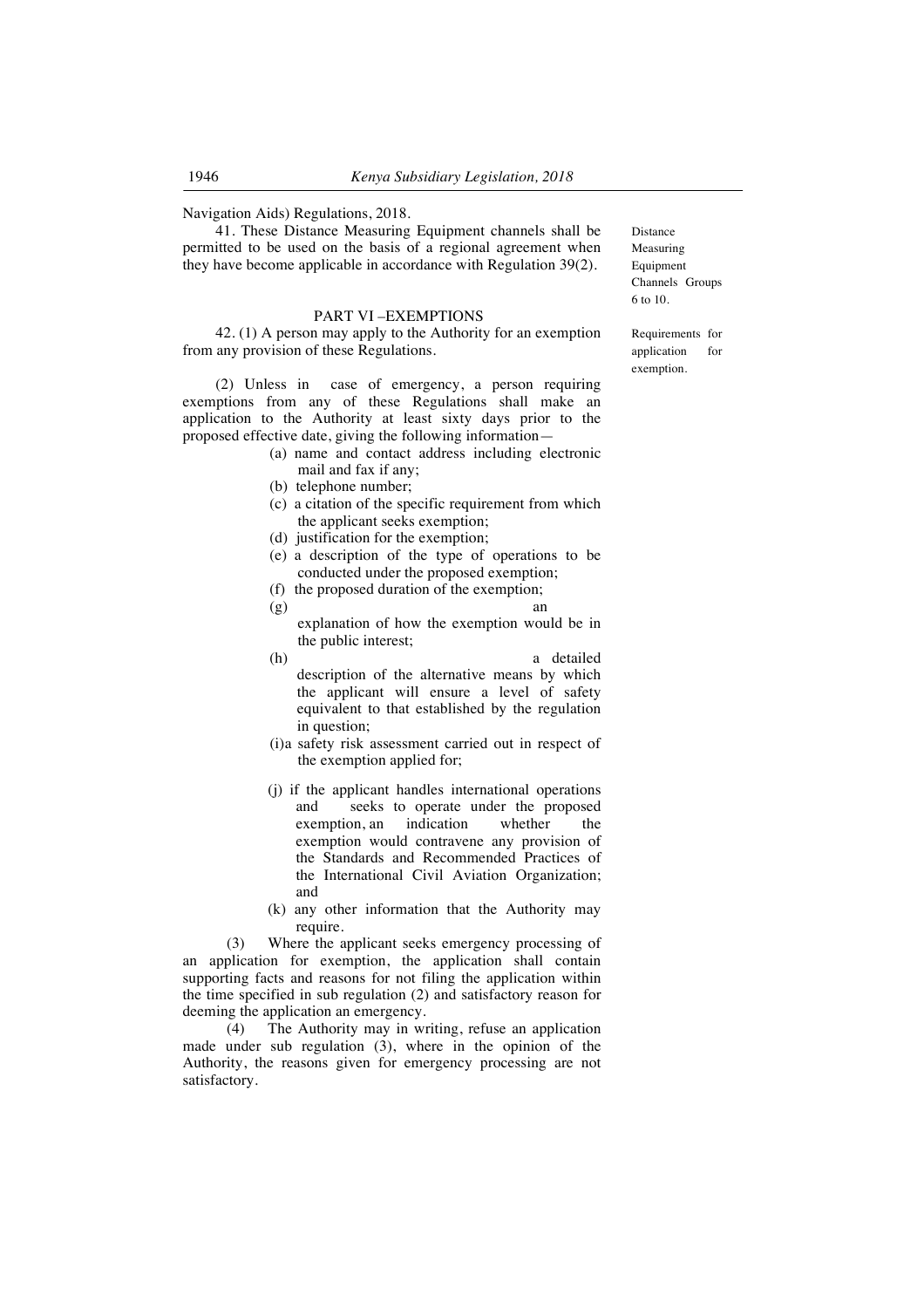(5) The application for exemption shall be accompanied by fee prescribed by the Authority.

43. (1) The Authority shall review the application for exemption made under regulation 99 for accuracy and compliance and if the application is satisfactory, the Authority shall publish a detailed summary of the application for comments, within a prescribed time, in either—

- (a) the Kenya Gazette*;* or
- (b) aeronautical information circular; or
- (c) a daily newspaper with national circulation.

(2) Where application requirements have not been fully complied with, the Authority shall request the applicant in writing, to comply prior to publication or making a decision under sub regulation (3).

(3) If the request is for emergency relief, the Authority shall publish the decision as soon as possible after processing the application.

44. (1) Where the application requirements have been satisfied, the Authority shall conduct an evaluation of the request to include—

- (a) determination of whether an exemption would be in the public interest;
- (b) a determination, after a technical evaluation of whether the applicant's proposal would provide a level of safety equivalent to that established by the regulation, although where the Authority decides that a technical evaluation of the request would impose a significant burden on the Authority's technical resources, the Authority may deny the exemption on that basis;
- (c) a determination of whether a grant of the exemption would contravene these Regulations; and
- (d) a recommendation based on the preceding elements, of whether the request should be granted or denied, and of any conditions or limitations that should be part of the exemption.

(2) The Authority shall notify the applicant in writing, the decision to grant or deny the request and publish a detailed summary of its evaluation and decision.

(3) The summary referred to in sub-regulation (2) shall specify the duration of the exemption and any conditions or limitations of the exemption.

(4) If the exemption affects a significant population of the aviation community of Kenya, the Authority shall publish the summary in aeronautical information circular.

#### PART VII— GENERAL PROVISIONS

45. (1) Any person who performs any function prescribed by these Regulations directly or by contract under the provisions of these Regulations may be tested for drug or alcohol usage.

(2) A person who—

Drug and alcohol testing and reporting.

Evaluation of the request.

Review and publication.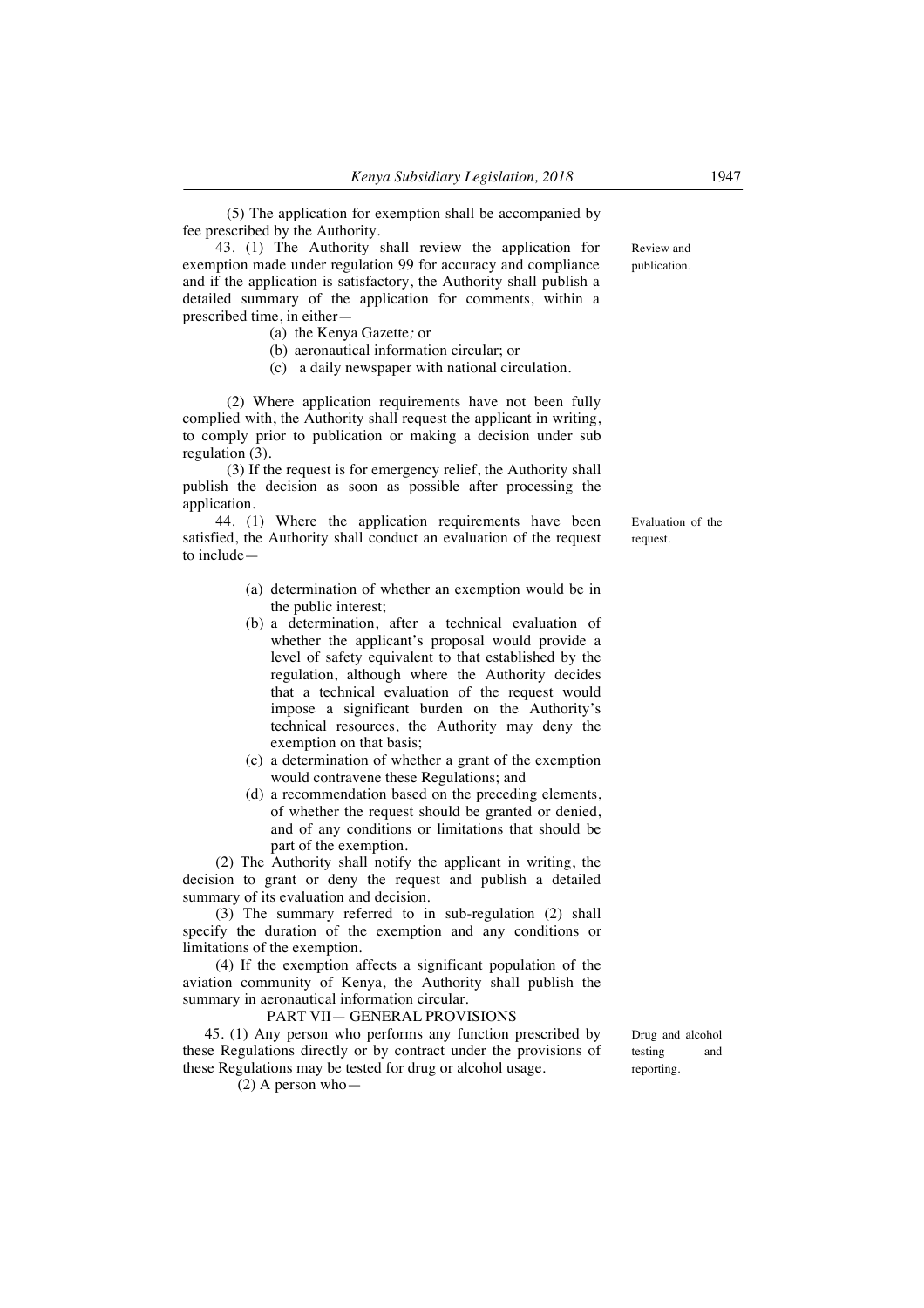- (a) refuses to submit to a test to indicate the percentage by weight of alcohol in the blood; or
- (b) refuses to submit to a test to indicate the presence of narcotic drugs, marijuana, or depressant or stimulant drugs or substances in the body, when requested by a law enforcement officer or the Authority, or refuses to furnish or to authorise the release of the test results requested by the Authority shall—
	- (i) be denied any licence, certificate, rating, qualification, or authorization issued under these Regulations for a period of up to one year from the date of that refusal; or
	- (ii) have their licence, certificate, rating, qualification, or authorization issued under these Regulations suspended or revoked.

(3) Any person who is convicted for the violation of any local or national statute relating to the growing, processing, manufacture, sale, disposition, possession, transportation, or importation of narcotic drugs, marijuana, or depressant or stimulant drugs or substances, shall—

- (a) be denied any license, certificate, rating, qualification, or authorisation issued under these Regulations for a period of up to one year after the date of conviction; or
- (b) have their licence, certificate, rating, qualification, or authorisation issued under these Regulations suspended or revoked.

46. (1) A Provider holding of a certificate issued under these Regulations may apply to the Authority for—

- (a) replacement of the certificate if lost or destroyed;<br>(b) change of name on the certificate: or
- change of name on the certificate; or
- (c) an endorsement on the certificate.

(2) When applying under paragraph (1), the holder of a certificate shall submit to the Authority—

- (a) the original certificate or a copy thereof in case of loss; and
- (b) a court order, or other legal document verifying the name change.

(3) The Authority shall return to the holder of a certificate, with the appropriate changes applied for, if any, the originals specified under paragraph (2) and, where necessary, retain copies thereof.

47. (1) A holder of a Provider certificate issued under these Regulations shall notify the Authority of the change in the physical and mailing address within fourteen days of such change.

(2) A person who does not notify the Authority of the change in the physical and mailing address within the time frame specified in sub-regulation (1) shall not exercise the privileges of the certificate.

48. A person may apply to the Authority in the prescribed Replacement of

Change of address.

Change of Name.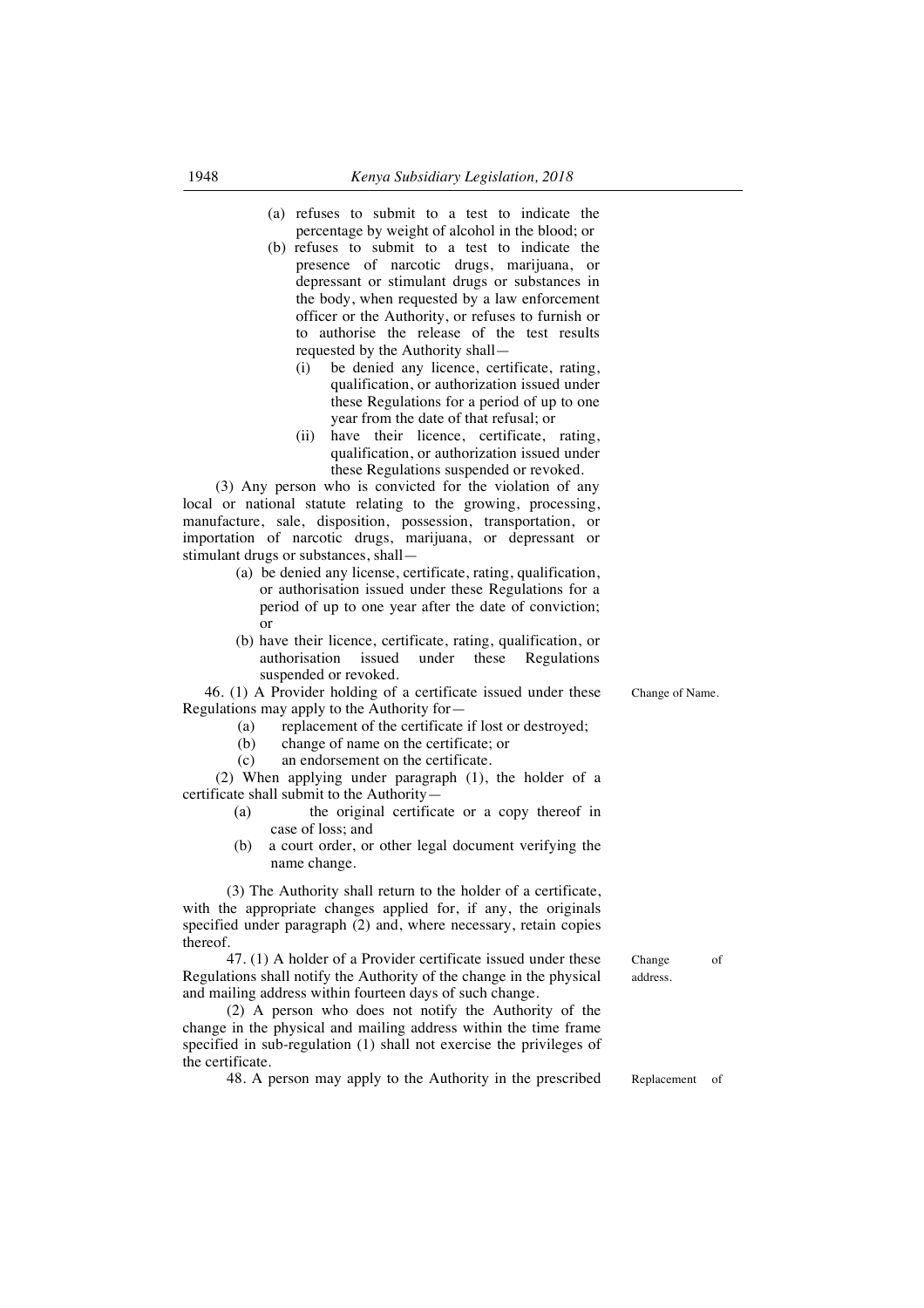form for replacement of documents issued under these Regulations if such documents are lost or destroyed.

49. (1) A person shall not—

- (a) use any certificate or exemption issued or required by or under these Regulations which has been forged, altered, cancelled, or suspended, or to which he is not entitled;
- (b) forge or alter any certificate or exemption issued or required by or under these Regulations; or
- (c) lend any certificate or exemption issued or required by or under these Regulations to any other person; or
- (d) make any false representation for the purpose of procuring for himself or any other person the grant, issue, renewal or variation of any such certificate or exemption.
- (e) mutilate, alter, render illegible or destroy any records, or any entry made therein, required by or under these Regulations to be maintained, or knowingly make, or procure or assist in the making of, any false entry in any such record, or wilfully omit to make a material entry in such record.

(2) All records required to be maintained by or under these Regulations shall be recorded in a permanent and indelible material.

(3) A person shall not issue any certificate or exemption under these Regulations unless he is authorised to do so by the Authority.

(4) A person shall not issue any certificate referred to in sub-regulation (3) unless he has satisfied himself that all statements in the certificate are correct, and that the applicant is qualified to hold that certificate.

(5) All records required to be maintained by or under these Regulations shall be recorded in a permanent and indelible material.

(6) A person shall not issue any certificate or exemption under these Regulations unless he is authorised to do so by the Authority.

 $(7)$  A person shall not issue any certificate referred to in sub-regulation (3) unless he has satisfied himself that all statements in the certificate are correct, and that the applicant is qualified to hold that certificate.

50. (1) Any person who knows of a violation of the Act, or any Regulations, rules, or orders issued there under, shall report it to the Authority.

(2) The Authority may determine the nature and type of investigation or enforcement action that need to be taken.

51. Any person who fails to comply with any direction given to him by the Authority or by any authorised person under any provision of these Regulations shall be deemed for the purposes of documents.

Use and retention of documents and records.

Reports of violation.

Failure to comply with direction.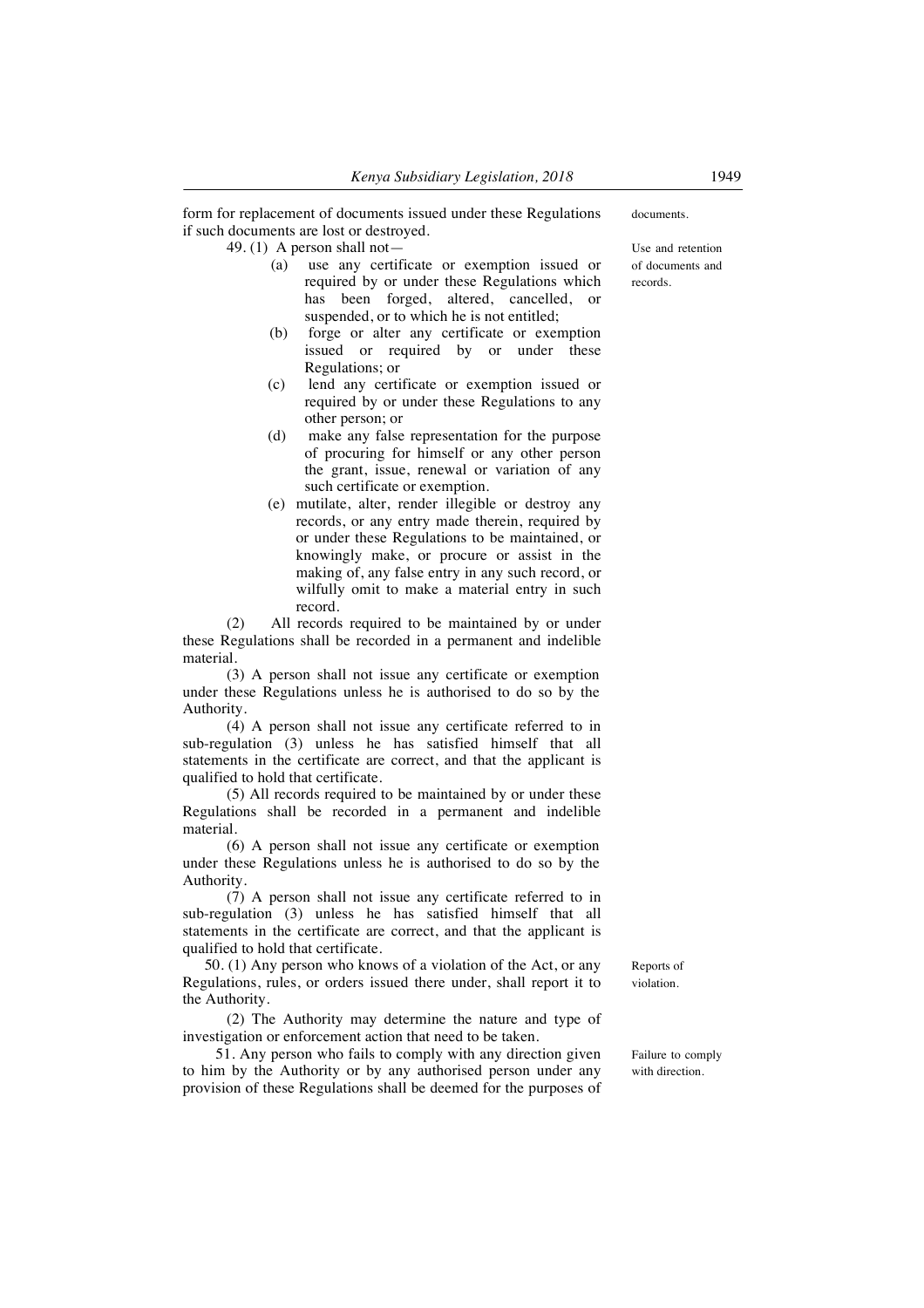these Regulations to have contravened that provision.

52. (1) The Authority shall notify in writing the fees to be charged in connection with the issue, renewal or variation of any certificate, test, inspection or investigation required by, or for the purpose of these Regulations any orders, notices or proclamations made there under.

(2) Upon an application being made in connection with which any fee is chargeable in accordance with the provisions of sub-regulation (1), the applicant shall be required, before the application is accepted, to pay the fee so chargeable.

(3) If, after that payment has been made, the application is withdrawn by the applicant or otherwise ceases to have effect or is refused, the Authority shall not refund the payment made.

PART VIII—OFFENCES AND PENALTIES

53. A person who contravenes any provision of these Regulations may have his certificate or exemption cancelled or suspended.

(2) A person who contravenes any provision of these Regulations, orders, notices or proclamations made there under shall, upon conviction, be liable to a fine or imprisonment or both, and in the case of a continuing contravention, each day of the contravention shall constitute a separate offence.

54. (1) Any person who contravenes any provision of these Regulations shall upon conviction be liable to a fine not exceeding one million shillings or to imprisonment for a term not more than six months or to both.

(2) If it is proved that an act or omission of any person, which would otherwise have been a contravention by that person of a provision of these Regulations, orders, notices or proclamations made there under was due to any cause not avoidable by the exercise of reasonable care by that person, the act or omission shall be deemed not to be a contravention by that person of that provision.

55. Where any person is aggrieved by any order made under these Regulations the person may, within twenty one days of such order being made, appeal against the order to a National Civil Aviation Administrative Review Tribunal established under the Act.

56. (1) Any licence, certificate, permit, approvals or authorization issued or granted by the Authority before the commencement of these Regulations shall, unless rendered invalid, continue to be in force to the extent that the terms and conditions thereof are not inconsistent with the provisions of these Regulations or until expiry or are revoked, annulled or replaced.

(2) Notwithstanding any other provision of these Regulations, a person who at the commencement of these Regulations, is carrying out any acts, duties or operations affected by these Regulations shall, within one (1) year from the date of commencement, or within such longer time that the Cabinet Secretary may, by notice in the Gazette prescribe, comply with the requirements of these Regulations or cease to carry out such acts, duties or operations.

Aeronautical fees.

Contravention of Regulations.

Penalties.

Appeal.

Transition provisions.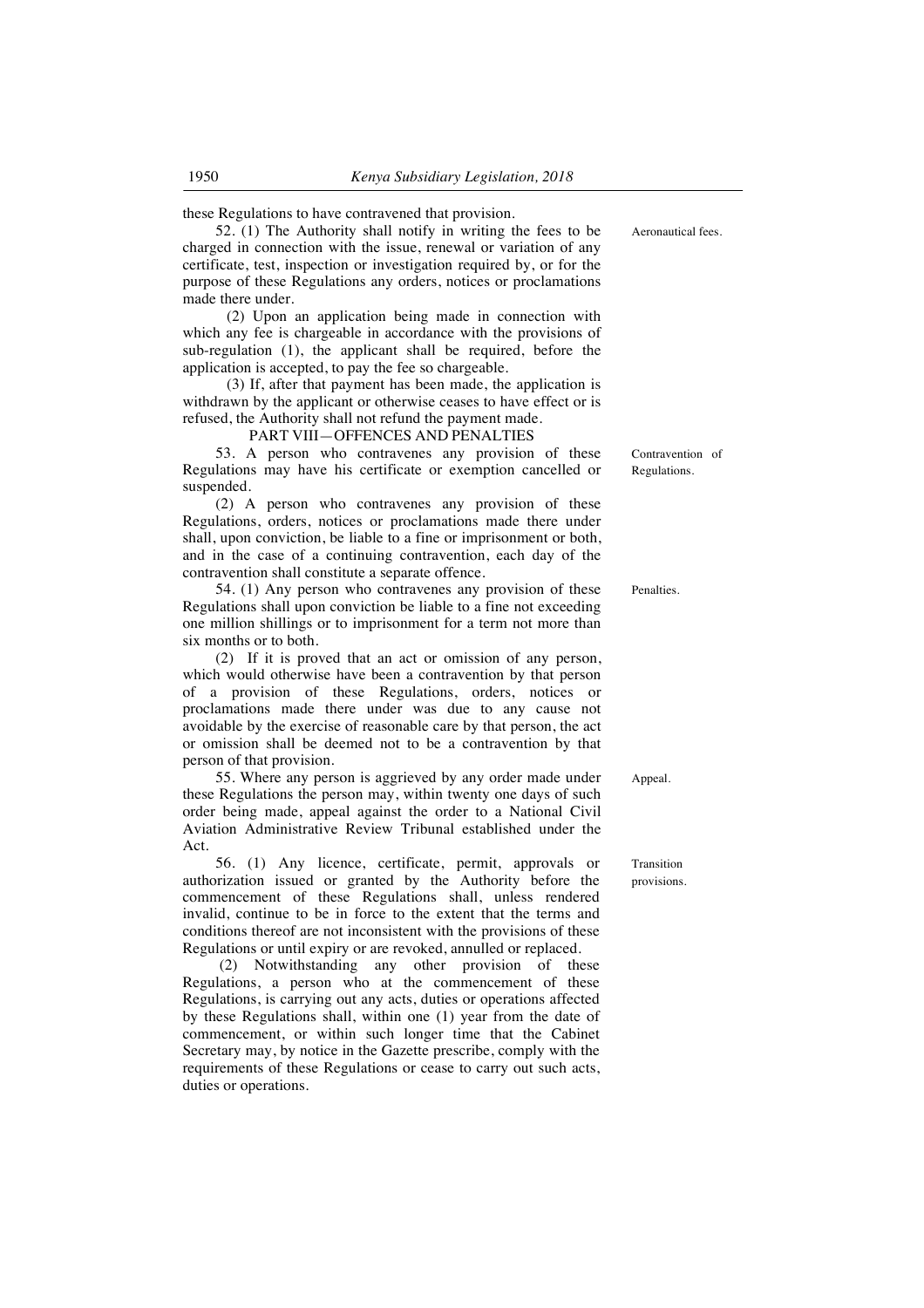#### FIRST SCHEDULE (r. 24)

- 1.1 Assignment of single sideband channels
	- 1.1.1 For the operational use of the channels concerned administrations shall take into account the provisions of 27/19 of Appendix 27 of the International Telecommunication Union Radio Regulations.
	- *1.1.2 The use of aeronautical mobile (R) frequencies below 30 Megahertz for international operations should be coordinated as specified in Appendix S27 of the ITU Radio Regulations as follows:*
	- 27/19 The International Civil Aviation Organization co-ordinates radio communications of the aeronautical mobile (R) service with international aeronautical operations and this Organization should be consulted in all appropriate cases in the operational use of the frequencies in the Plan.
	- *1.1.3 Where international operating requirements for high frequency communications cannot be satisfied by the Frequency Allotment Plan at Part 2 of Appendix 27 to the Radio Regulations, an appropriate frequency may be assigned as specified in Appendix 27 by the application of the following provisions:*
	- 27/20 It is recognized that not all the sharing possibilities have been exhausted in the Allotment Plan contained in this Appendix. Therefore, in order to satisfy particular operational requirements which are not otherwise met by this Allotment Plan, administrations may assign frequencies from the aeronautical mobile (R) bands in areas other than those to which they are allotted in this Plan. However, the use of the frequencies so assigned must not reduce the protection to the same frequencies in the areas where they are allotted by the Plan below that determined by the application of the procedure defined in Part I, Section II B of this Appendix.
	- 27/21 When necessary to satisfy the needs of international air operations administrations may adapt the allotment procedure for the assignment of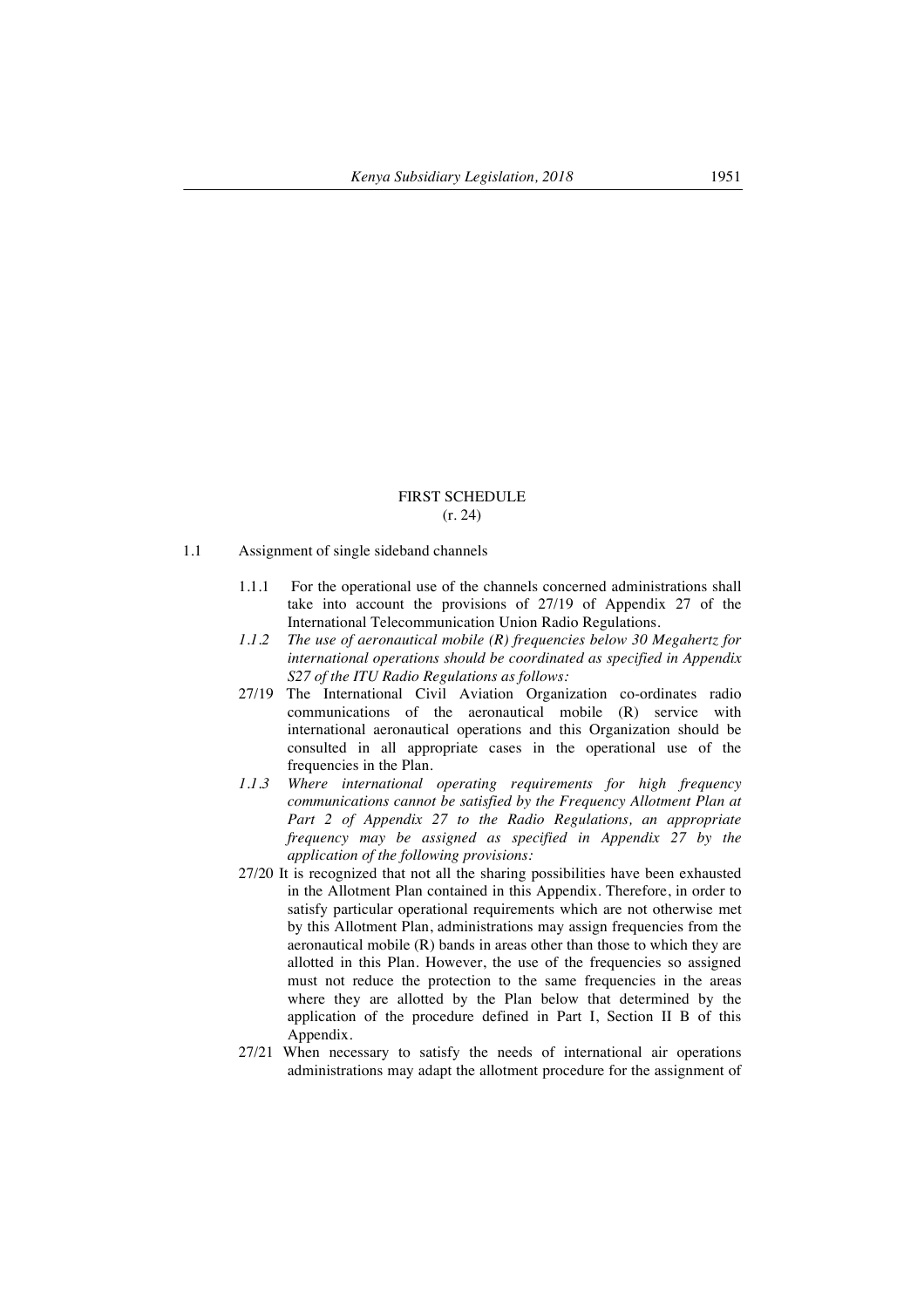aeronautical mobile (R) frequencies, which assignments shall then be the subject of prior agreement between administrations affected.

- 27/22 The co-ordination described in No. 27/19 shall be effected where appropriate and desirable for the efficient utilization of the frequencies in question, and especially when the procedures of No. 27/21 are unsatisfactory.
- 1.1.4 The use of classes of emission J7B and J9B shall be subject to the following provisions of Appendix 27:
- 27/12 For radiotelephone emissions the audio frequencies will be limited to between 300 and 2 700 Hz and the occupied bandwidth of other authorized emissions will not exceed the upper limit of J3E emissions. In specifying these limits, however, no restriction in their extension is implied in so far as emissions other than J3E are concerned, provided that the limits of unwanted emissions are met (see Nos. 27/73 and 27/74).
- 27/14 On account of the possibility of interference, a given channel should not be used in the same allotment area for radiotelephony and data transmissions.
- 27/15 The use of channels derived from the frequencies indicated in 27/18 for the various classes of emissions other than J3E and H2B will be subject to special arrangements by the administrations concerned and affected in order to avoid harmful interference which may result from the simultaneous use of the same channel for several classes of emission.
- 1.2 Assignment of frequencies for aeronautical Operational control communications 1.2.1 Worldwide frequencies for aeronautical Operational control communications are required to enable aircraft operating agencies to meet the obligations contained in Civil Aviation (Operations of Aircraft) Regulations. Assignment of these frequencies shall be in accordance with the following provisions of Appendix 27:
	- 27/9 A world-wide allotment area is one in which frequencies are allotted to provide long distance communications between an aeronautical station within that allotment area and aircraft operating anywhere in the world.\*
	- 27/217 The world-wide frequency allotments appearing in the tables at No. 27/213 and Nos. 27/218 to 27/231, except for carrier (reference) frequencies 3 023 kilohertz and 5 680 kilohertz, are reserved for assignment by administrations to stations operating under authority granted by the administration concerned for the purpose of serving one or more aircraft operating agencies. Such assignments are to provide communications between an appropriate aeronautical station and an aircraft station anywhere in the world for exercising control over regularity of flight and for safety of aircraft. World-wide frequencies are not to be assigned by administrations for major world air route area, regional and domestic air route areaand meteorological information for aircraft in flight purposes. Where the operational area of an aircraft lies wholly within a regional and domestic air route area or sub-regional and domestic air route area boundary, frequencies allotted to those regional and domestic air route area s and sub- regional and domestic air route area s shall be used.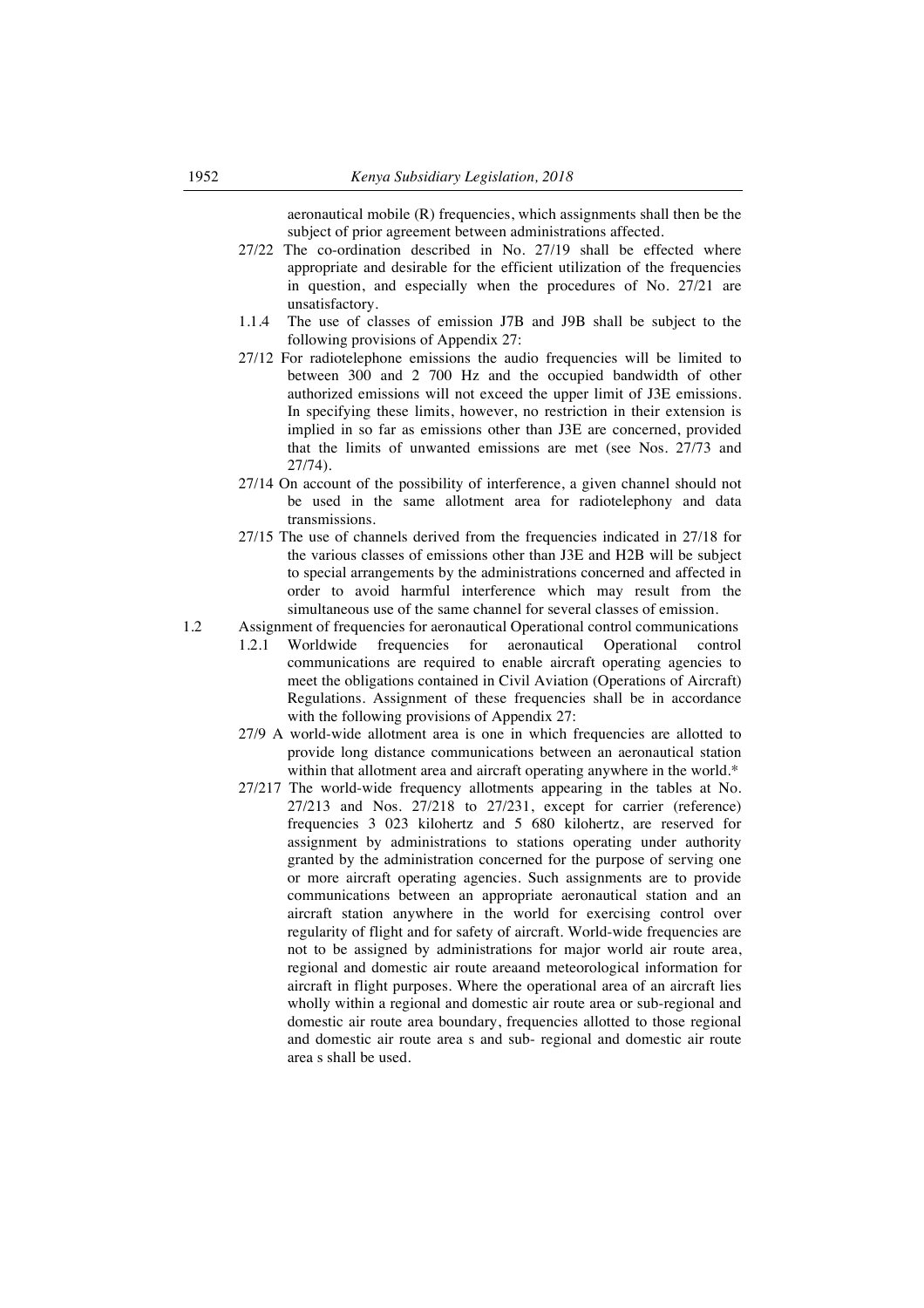# SECOND SCHEDULE (r. 27)

|              | Block<br>allotment<br>frequencies<br>(Megahertz) | Worldwide<br>utilization                                                | Remarks                                                                                                                                                                                                                         |
|--------------|--------------------------------------------------|-------------------------------------------------------------------------|---------------------------------------------------------------------------------------------------------------------------------------------------------------------------------------------------------------------------------|
| a)           | $118,000 -$<br>121.450 inclusive                 | International<br>and National<br>Aeronautical<br>Mobile Services        | Specific international allotments will be<br>determined in the light of regional agreement.                                                                                                                                     |
| b)           | 121.500                                          | Emergency<br>frequency                                                  | In order to provide a guard band for the<br>protection of the aeronautical emergency<br>frequency, the nearest assignable frequencies<br>on either side of 121.500 Megahertz are<br>121.450 Megahertz and 121.550 Megahertz.    |
| c)           | $121.550 -$<br>121.9917<br>inclusive             | International<br>and National<br>Aeronautical<br>Mobile Services        | Reserved for ground movement, pre-flight<br>checking, air traffic services, clearances, and<br>associated operations.                                                                                                           |
| d)           | $122.000 -$<br>123.050 inclusive                 | National<br>Aeronautical<br>Mobile<br><b>Services</b>                   | Reserved for national allotments.                                                                                                                                                                                               |
| e)           | 123.100                                          | Auxiliary<br>frequency SAR                                              | In order to provide a guard band for the<br>protection of the aeronautical auxiliary<br>frequency, the nearest assignable<br>frequencies on either side of 123.100<br>Megahertz are 123.050 Megahertz and<br>123.150 Megahertz. |
| f)           | $123.150 -$<br>123.6917<br>inclusive             | National<br>Aeronautical<br>Mobile<br>Services                          | 123.450 Megahertz which is also used as an<br>air-to-air<br>communications channel (see g))                                                                                                                                     |
| g)           | 123.450                                          | Air-to-air<br>communications                                            | Designated for use as provided under these<br>Regulations                                                                                                                                                                       |
| h)           | $123.700 -$<br>129.6917<br>inclusive             | International<br>and National<br>Aeronautical<br><b>Mobile Services</b> | Specific international allotments will be<br>determined in light of<br>regional agreement                                                                                                                                       |
| $\mathbf{i}$ | $129.700 -$<br>130.8917<br>inclusive             | National<br>Aeronautical<br>Mobile<br>Services                          | Reserved for national allotments but may be<br>used in whole or in part, subject to regional<br>agreement.                                                                                                                      |
| $\mathbf{j}$ | $130.900 -$<br>136.875<br>inclusive              | International<br>and National<br>Aeronautical<br>Mobile Services        | Specific international allotments will be<br>determined in light of regional agreement.                                                                                                                                         |
| k)           | $136.900 -$<br>136.975<br>inclusive              | International<br>and National<br>Aeronautical<br><b>Mobile Services</b> | Reserved for very high frequency air-ground<br>data link communications.                                                                                                                                                        |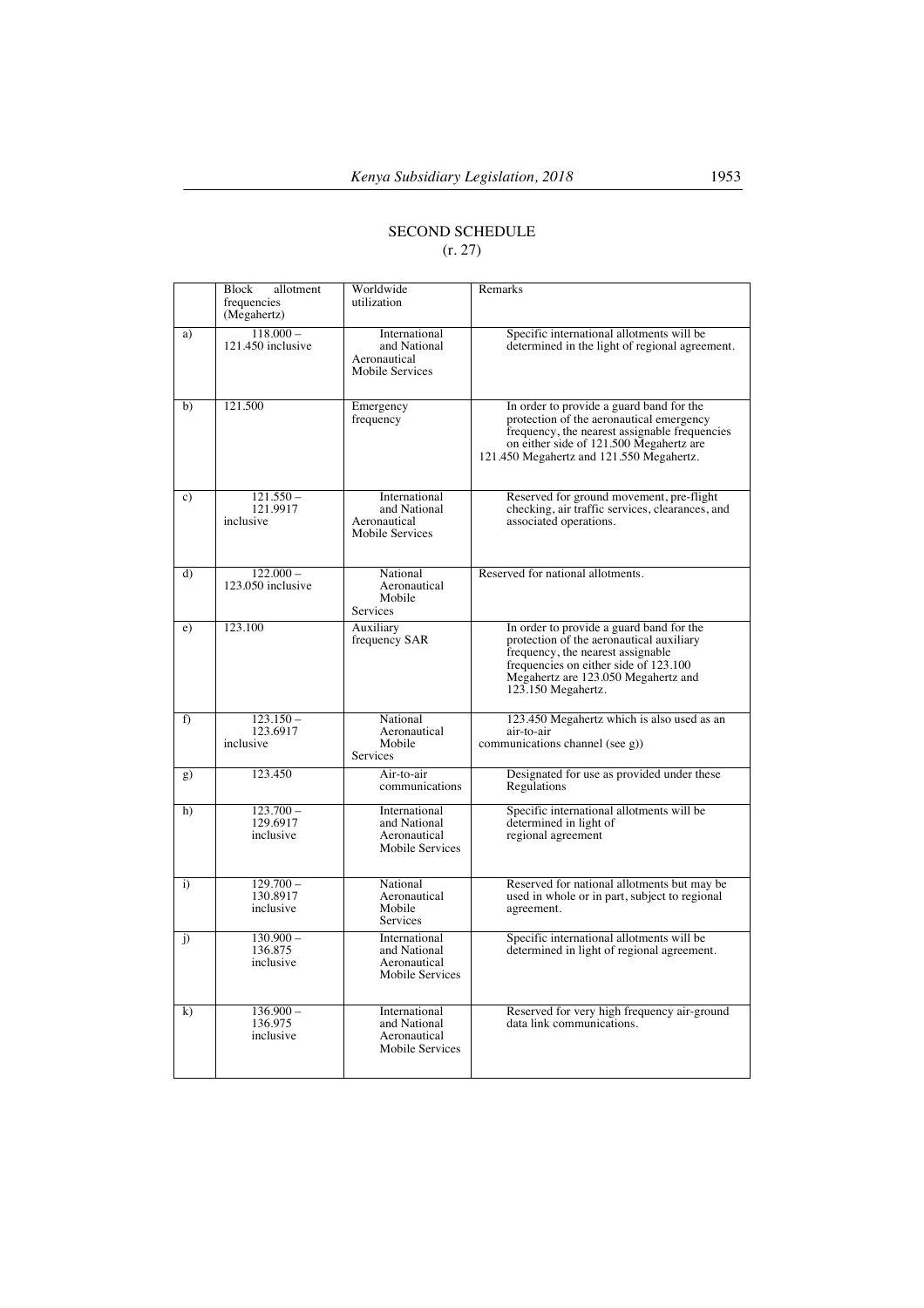# 1.1 Table 1-1: Allotment table

# 1.2 Table 1-2 : Channeling/frequency pairing (Regulation 28 (6))

| Frequency<br>(Megahertz) | Time slot      | Channel<br>Spacing<br>(Megahertz) | Channel |
|--------------------------|----------------|-----------------------------------|---------|
| 118.0000                 |                | 25                                | 118.000 |
| 118.0000                 | A              | $\overline{25}$                   | 118.001 |
| 118.0000                 | $\overline{B}$ | $\overline{25}$                   | 118.002 |
| 118.0000                 | $\overline{C}$ | $\overline{25}$                   | 118.003 |
| 118.0000                 | $\mathbf D$    | $\overline{25}$                   | 118.004 |
| 118.0000                 |                | 8.33                              | 118.005 |
| 118.0083                 |                | 8.33                              | 118.010 |
| 118.0167                 |                | 8.33                              | 118.015 |
| 118.0250                 | A              | 25                                | 118.021 |
| 118.0250                 | $\, {\bf B}$   | 25                                | 118.022 |
| 118.0250                 | $\overline{C}$ | 25                                | 118.023 |
| 118.0250                 | D              | 25                                | 118.024 |
| 118.0250                 |                | 25                                | 118.025 |
| 118.0250                 |                | 8.33                              | 118.030 |
| 118.0333                 |                | 8.33                              | 118.035 |
| 118.0417                 |                | 8.33                              | 118.040 |
| 118.0500                 |                | $\overline{25}$                   | 118.050 |
| 118.0500                 | A              | 25                                | 118.051 |
| 118.0500                 | $\overline{B}$ | 25                                | 118.052 |
| 118.0500                 | $\overline{C}$ | 25                                | 118.053 |
| 118.0500                 | D              | 25                                | 118.054 |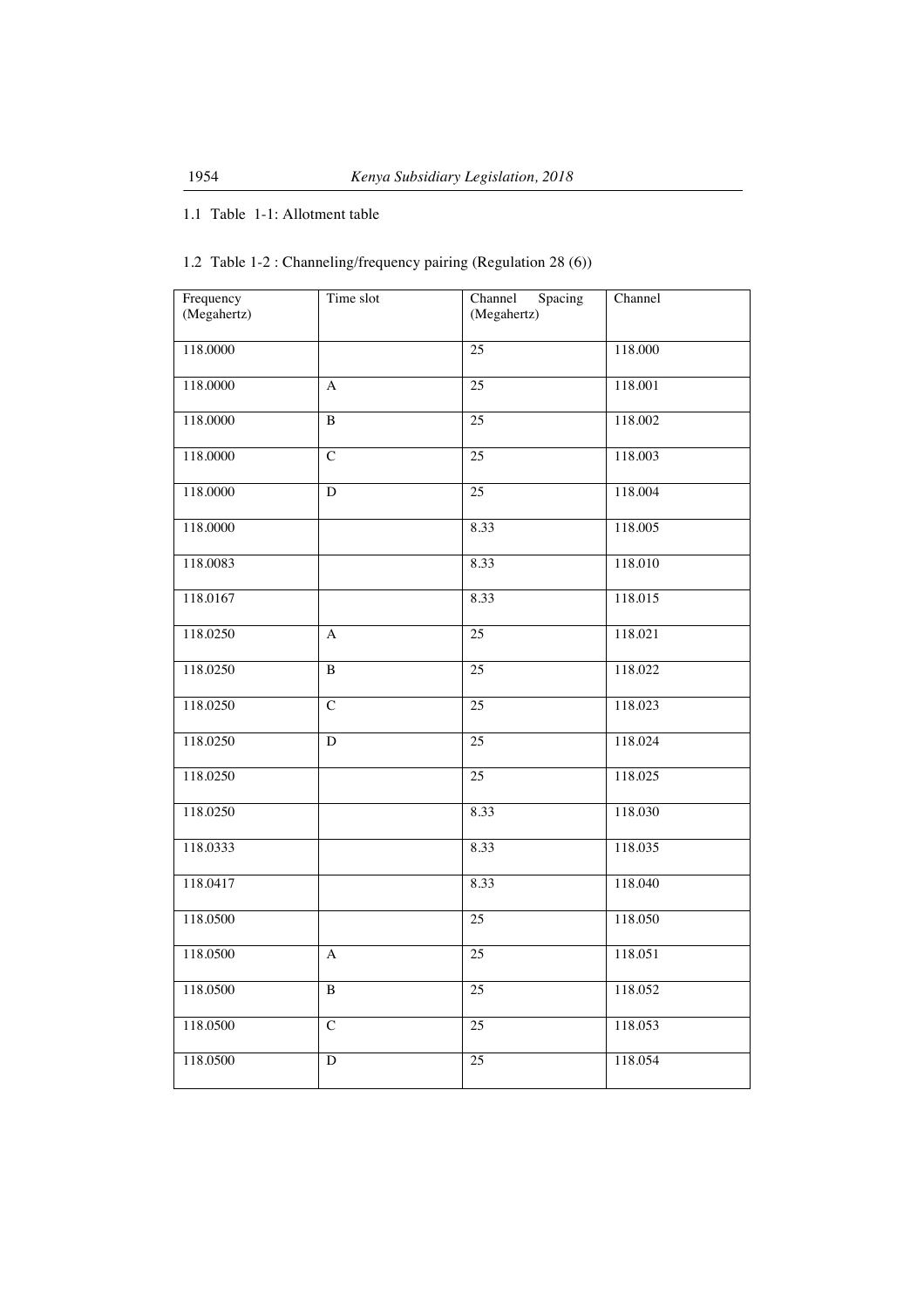| 118.0500 |                | 8.33 | 118.055 |
|----------|----------------|------|---------|
| 118.0583 |                | 8.33 | 118.060 |
| 118.0667 |                | 8.33 | 118.065 |
| 118.0750 | A              | 25   | 118.071 |
| 118.0750 | B              | 25   | 118.072 |
| 118.0750 | $\overline{C}$ | 25   | 118.073 |
| 118.0750 | D              | 25   | 118.074 |
| 118.0750 |                | 25   | 118.075 |
| 118.0750 |                | 8.33 | 118.080 |
| 118.0833 |                | 8.33 | 118.085 |
| 118.0917 |                | 8.33 | 118.090 |
| 118.1000 |                | 25   | 118.100 |
|          |                |      |         |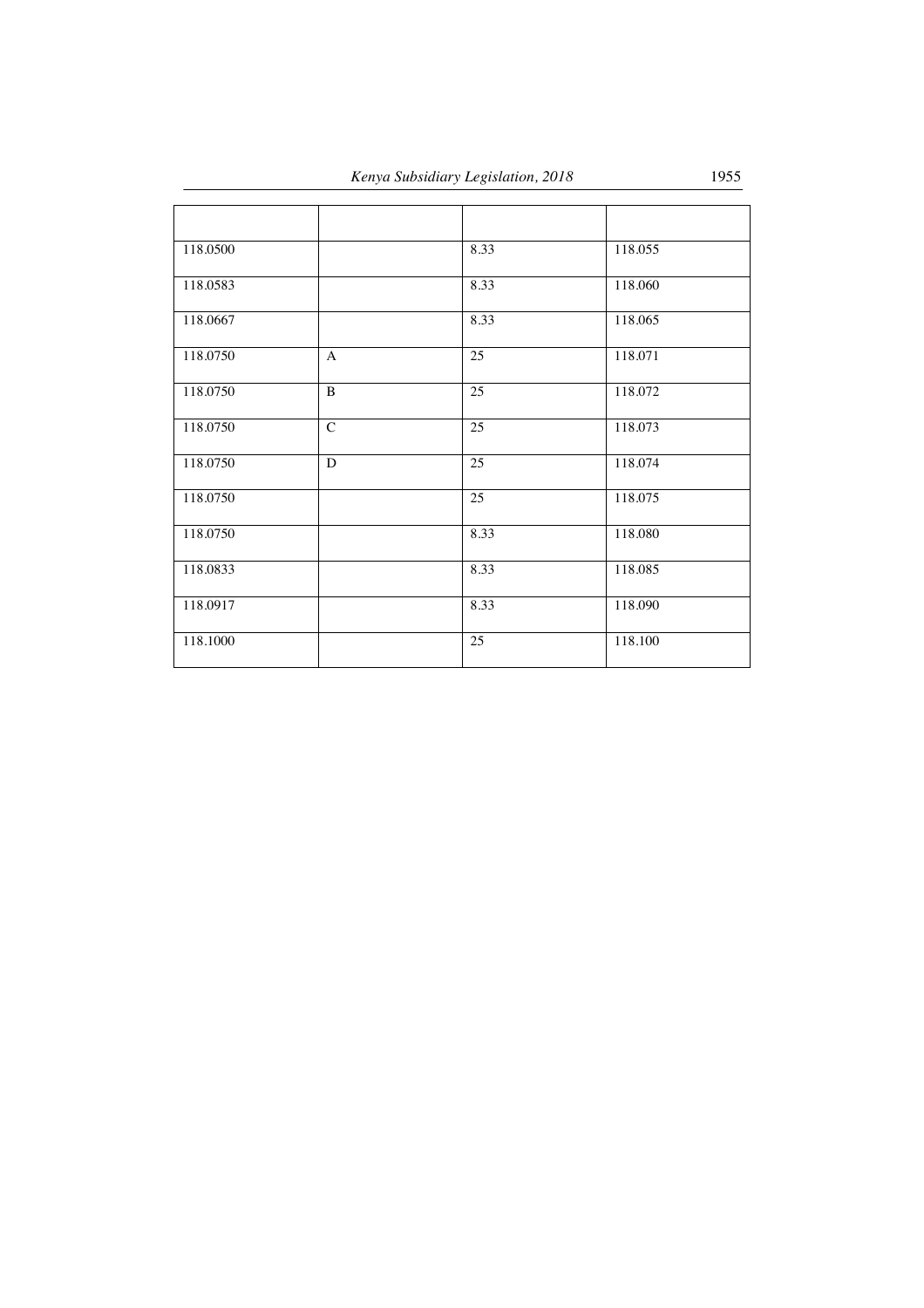# THIRD SCHEDULE (r. 32)

- 1.1 Provisions concerning the deployment of very high frequency frequencies and the avoidance of harmful interference
	- 1.1.1 The geographical separation between facilities operating on the same frequency shall, except where there is an operational requirement for the use of common frequencies for groups of facilities, be such that the protected service volume of one facility is separated from the protected service volume of another facility by a distance not less than that required to provide a desired to undesired signal ratio of 20 dB or by a separation distance not less than the sum of the distances to the associated radio horizon of each service volume, whichever is smaller.
	- 1.1.2 For areas where frequency assignment congestion is severe or is anticipated to become severe, the geographical separation between facilities operating on the same frequency shall, except where there is an operational requirement for the use of common frequencies for groups of facilities, be such that the protected service volume of one facility is separated from the protected service volume of another facility by a distance not less than that required to provide a desired to undesired signal ratio of 14 dB or by a separation distance not less than the sum of the distances to the associated radio horizon of each service volume, whichever is smaller. This provision shall be implemented on the basis of a regional air navigation agreement.
	- 1.1.3 The application of the minimum separation distance based on the sum of the radio horizon distance of each facility assumes that it is highly unlikely that two aircraft will be at the closest points between and at the maximum altitude of the protected service volume of each facility.
	- 1.1.4 The distance to the radio horizon from a station in an aircraft is normally given by the formula:

 $D = K \sqrt{h}$ 

where  $D =$  distance in nautical miles;

 $h =$  height of the aircraft station above earth;

 $K =$  (corresponding to an effective earth's radius of  $4/3$  of the actual radius);

 $= 2.22$  when h is expressed in metres; and

 $= 1.23$  when h is expressed in feet.

- 1.1.5 In calculating the radio line-of-sight distance between a ground station and an aircraft station, the distance from the radio horizon of the aircraft station computed from Note 3 must be added to the distance from the radio horizon of the ground station. In calculating the latter, the same formula is employed, taking for h the height of the ground station transmitting antenna.
- 1.1.6 The geographical separation between facilities operating on adjacent channels shall be such that points at the edge of the protected service volume of each facility are separated by a distance sufficient to ensure operations free from harmful interference.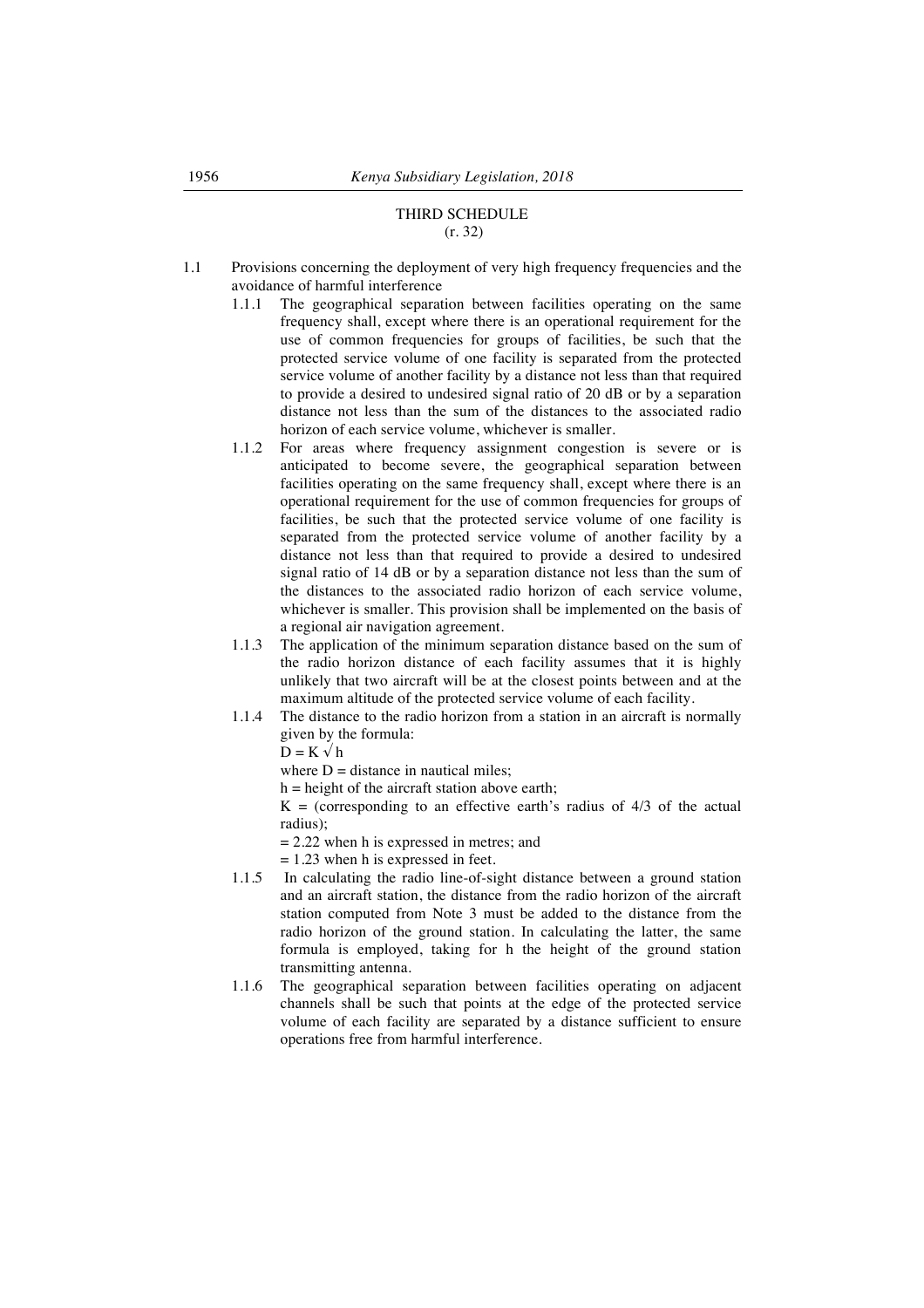- 1.1.7 The protection height shall be a height above a specified datum associated with a particular facility, such that below it harmful interference is improbable.
- 1.1.8 The protection height to be applied to functions or to specific facilities shall be determined regionally, taking into consideration the following factors:

a) the nature of the service to be provided;

b) the air traffic pattern involved;

- c) the distribution of communication traffic;
- d) the availability of frequency channels in airborne equipment;
- e) probable future developments.
- 1.1.9 Where the protected service volume is less than operationally desirable, separation between facilities operating on the same frequency should not be less than that necessary to ensure that an aircraft at the upper edge of the operational service volume of one facility does not come above the radio horizon with respect to emissions belonging to the service of adjacent facilities.
- 1.1.10 The effect of this recommendation is to establish a geographical separation distance below which harmful interference is probable.
- 1.1.11 The geographical separation between very high frequency VOLMET stations shall be determined regionally and shall be such that operations free from harmful interference are secured throughout the protected service volume of each VOLMET station.
- 1.1.12 In the frequency band 117.975 137.000 Megahertz, the frequencies used for National Aeronautical Mobile Services, unless worldwide or regionally allotted to this specific purpose, shall be so deployed that no harmful interference is caused to facilities in the International Aeronautical Mobile Services.
- 1.1.13 The problem of inter-State interference shall be resolved by consultation between the States concerned.
- 1.1.14 The communication coverage provided by a very high frequency ground transmitter shall, in order to avoid harmful interference to other stations, be kept to the minimum consistent with the operational requirement for the function.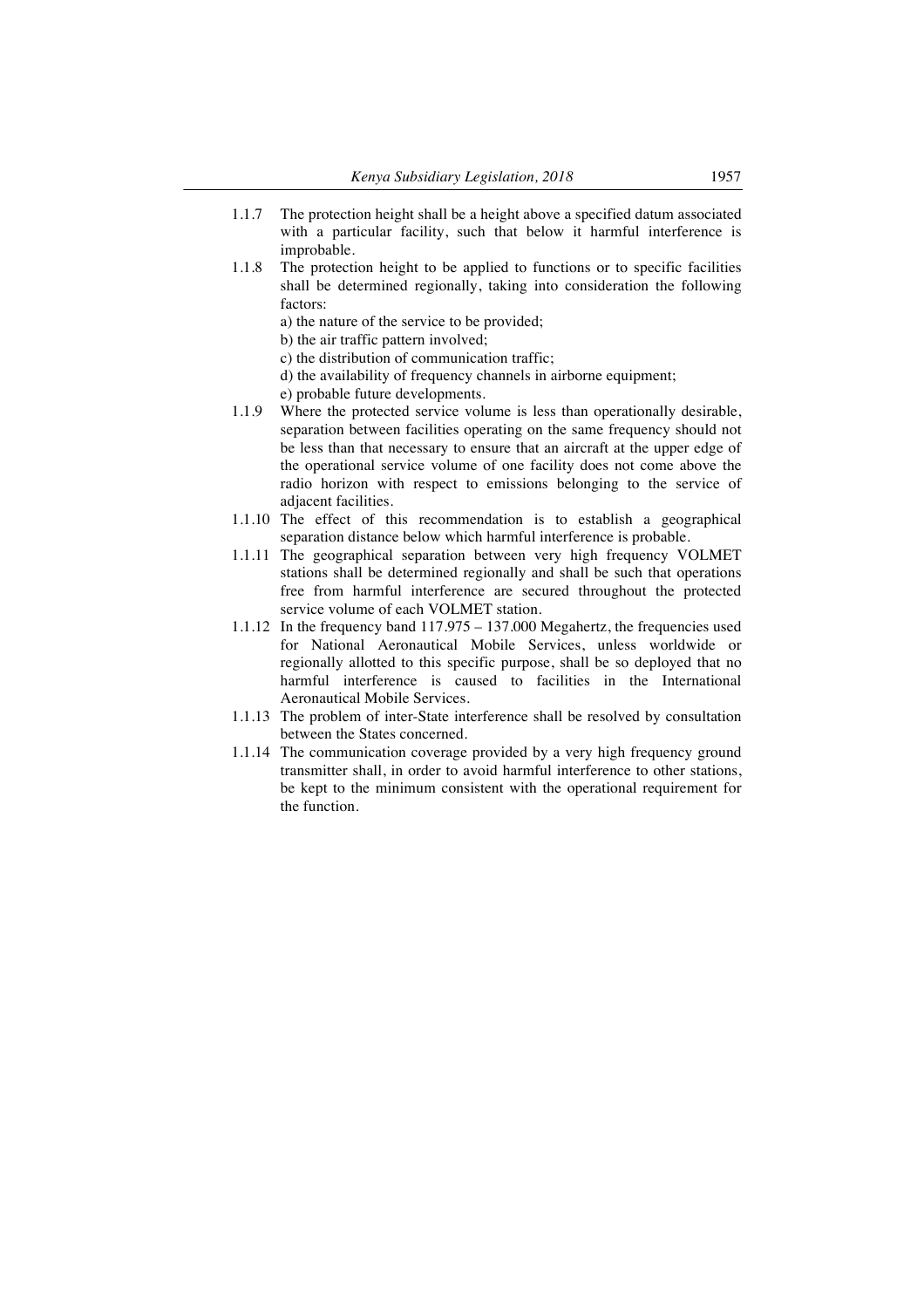# FOURTH SCHEDULE (r. 34)

# ASSIGNABLE FREQUENCIES

- 1.1 List of assignable frequencies shall be;
- 1.1.1 List A assignable frequencies in regions or areas where 25 kilohertz frequency assignments are deployed
	- 118.000- 121.450 Megahertz in 25 Kilohertz steps
	- 121.550- 123.050 Megahertz in 25 Kilohertz steps
	- 123.150- 136.975 Megahertz in 25 Kilohertz steps
- 1.1.2 List B assignable frequencies in regions or areas where 8.33 kilohertz frequency assignments are deployed 118.000 – 121.450 Megahertz in 8.33 kilohertz steps 121.550 – 123.050 Megahertz in 8.33 kilohertz steps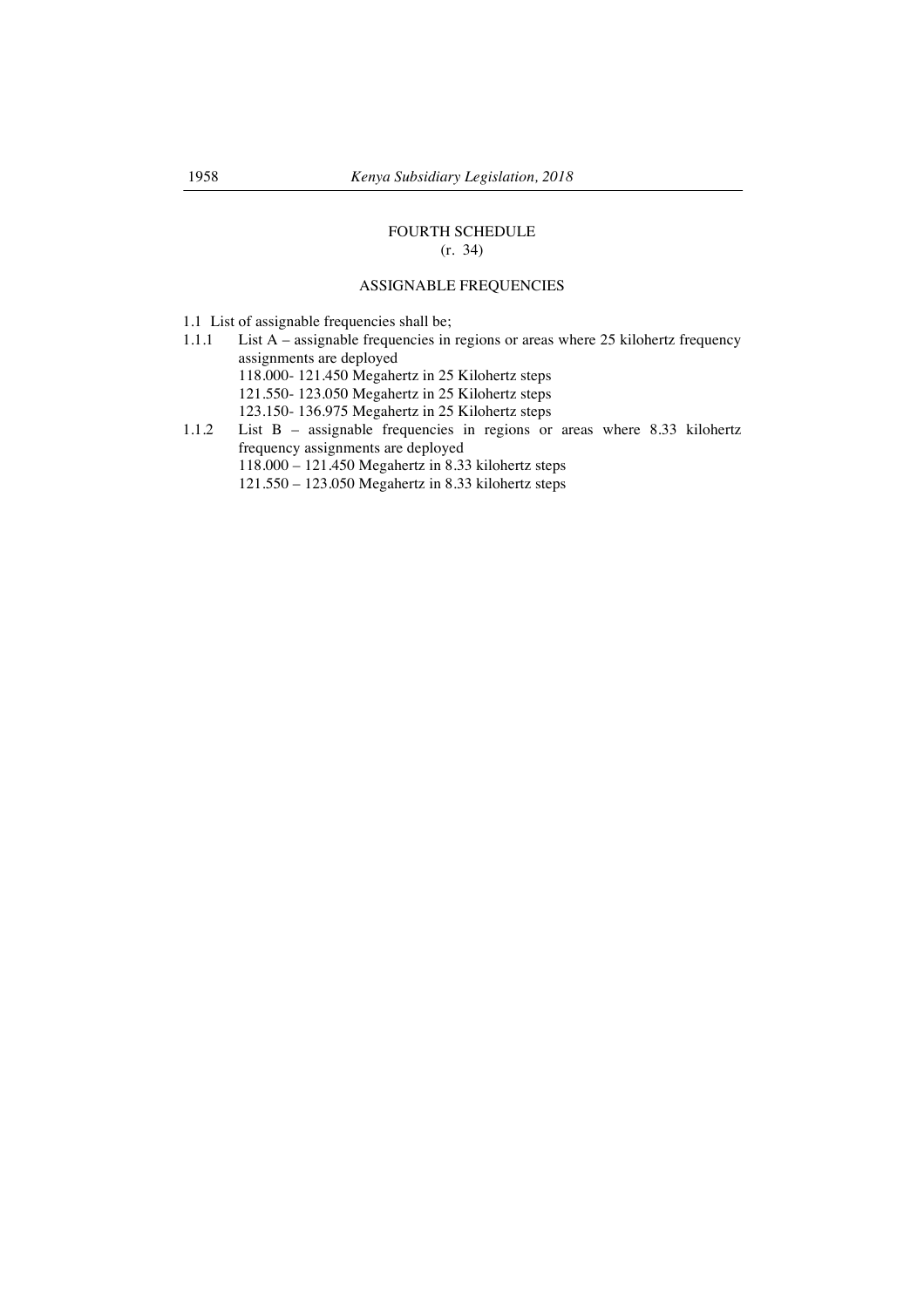# FIFTH SCHEDULE  $(r. 39(3))$

## Channels for distance measuring equipment associated with instrument landing system and very high-frequency omni-directional range

1.1 Table 1-1: Channels for DME associated with instrument landing system/very highfrequency omni-directional range

| Gr<br>ou<br>p  | <b>DME</b> channels | Associated<br>paired<br>very high<br>frequency<br>channels                                                             | Remarks | Assignment<br>procedure |
|----------------|---------------------|------------------------------------------------------------------------------------------------------------------------|---------|-------------------------|
| 1              | EVEN 18X to<br>56X  | Instrument<br>landing<br>system<br>100<br>kilohertz<br>spacings                                                        |         | For general<br>use      |
| $\overline{2}$ | EVEN 18Y to<br>56Y  | Instrument<br>landing<br>system 50<br>kilohertz<br>spacings                                                            |         | For general<br>use      |
| $\overline{3}$ | EVEN 80Y to<br>118Y | very high-<br>frequency<br>omni<br>directional<br>range 50<br>kilohertz<br>spacings<br>Odd tenths<br>of a<br>Megahertz |         | For general<br>use      |
| $\overline{4}$ | ODD 17Y to<br>55Y   | very high-<br>frequency<br>omni-<br>directional<br>range 50<br>kilohertz<br>spacings                                   |         | For general<br>use      |
| $\overline{5}$ | ODD 81Y to<br>119Y  | very high-<br>frequency<br>omni-<br>directional<br>range<br>50kilohert                                                 |         | For general<br>use      |